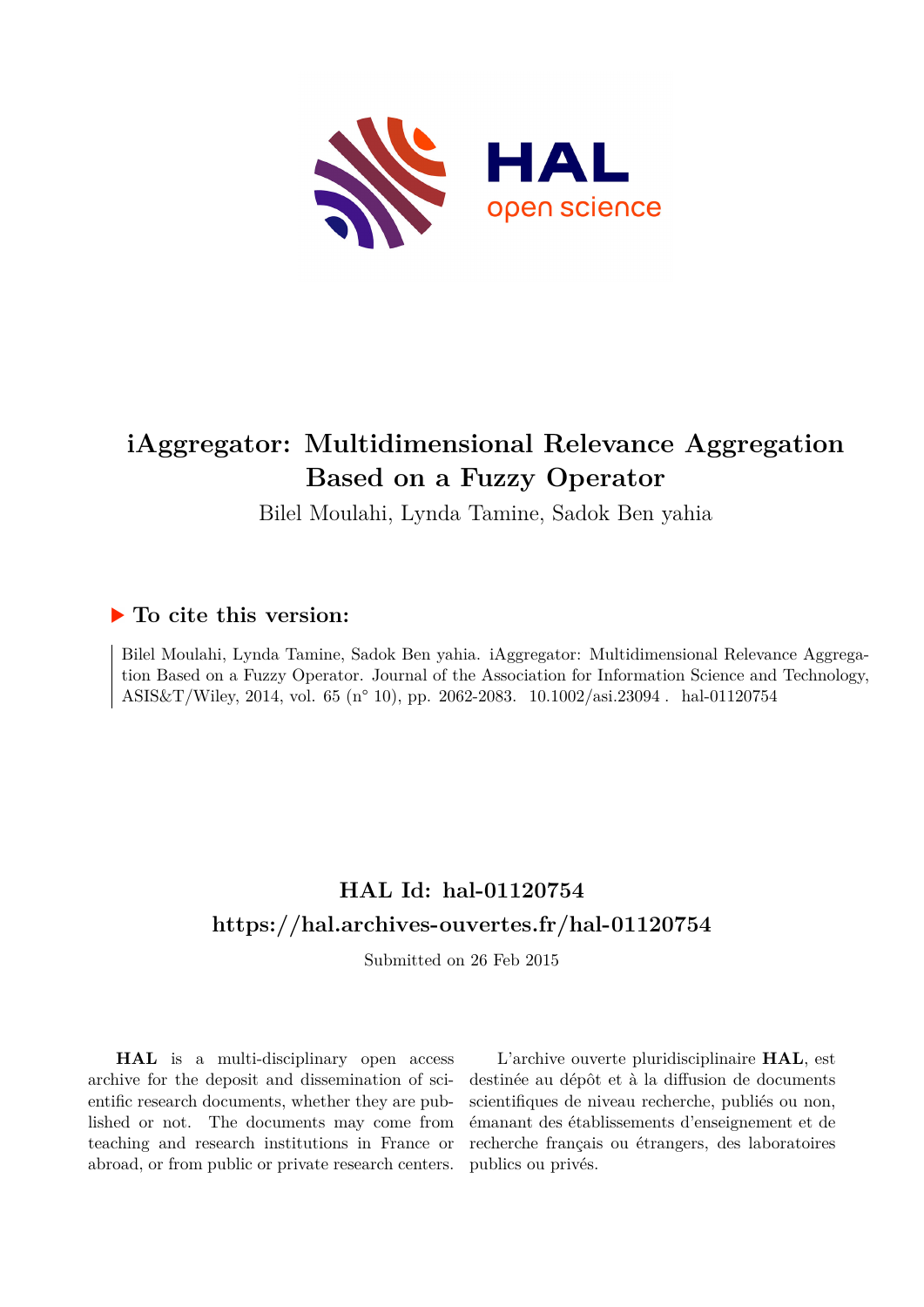

# Open Archive TOULOUSE Archive Ouverte (OATAO)

OATAO is an open access repository that collects the work of Toulouse researchers and makes it freely available over the web where possible.

This is an author-deposited version published in :<http://oatao.univ-toulouse.fr/> Eprints ID : 12663

> **To link to this article** : DOI :10.1002/asi.23094 URL :<http://dx.doi.org/10.1002/asi.23094>

**To cite this version** : Moulahi, Bilel and Tamine, Lynda and Ben Yahia, Sadok *[iAggregator: Multidimensional Relevance Aggregation](http://oatao.univ-toulouse.fr/12663/)  [Based on a Fuzzy Operator.](http://oatao.univ-toulouse.fr/12663/)* (2014) Journal of the Association for Information Science and Technology, vol. 65 (n° 10). pp. 2062-2083. ISSN 2330-1635

Any correspondance concerning this service should be sent to the repository administrator: [staff-oatao@listes-diff.inp-toulouse.fr](mailto:staff-oatao@listes-diff.inp-toulouse.fr)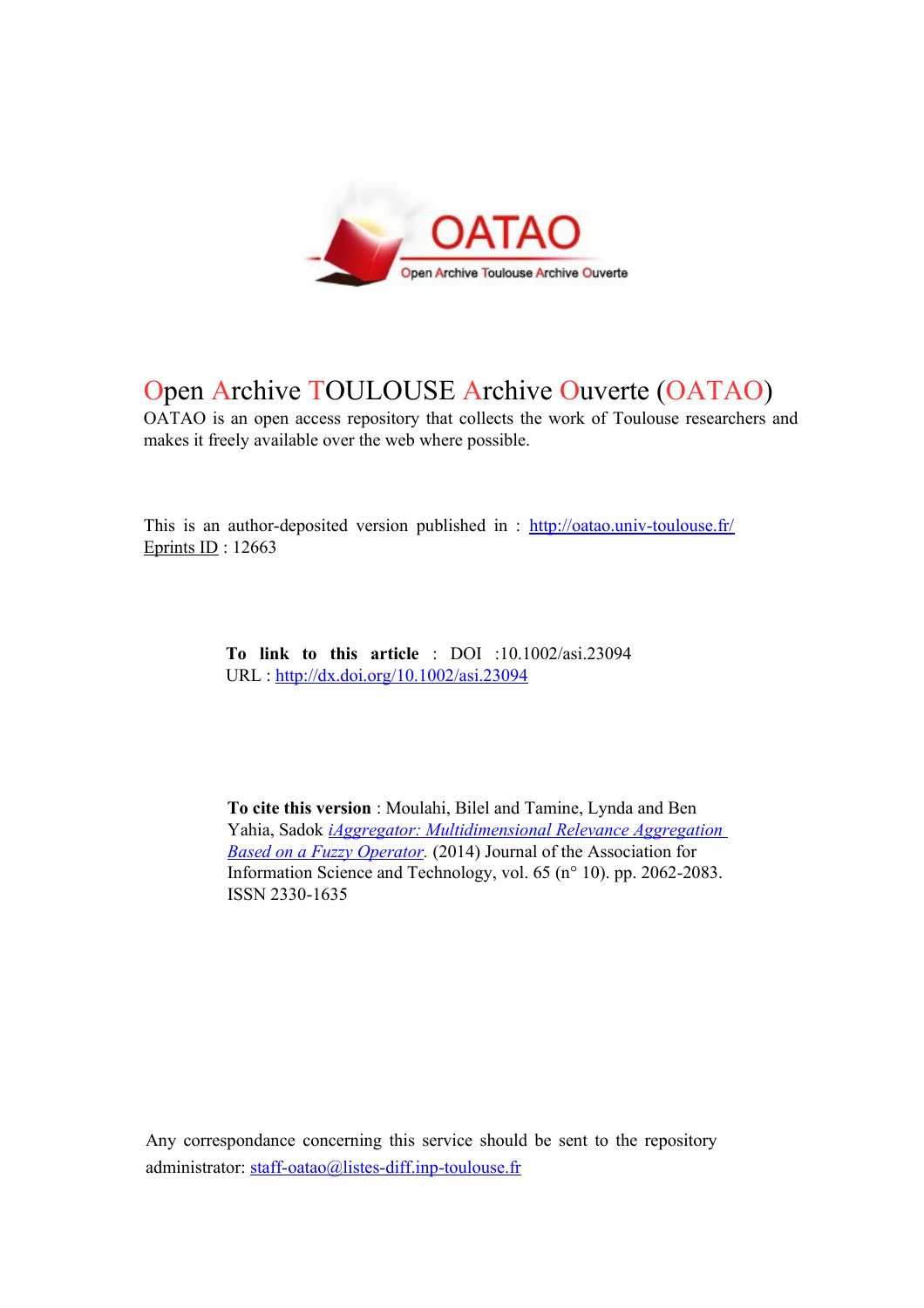# **iAggregator: Multidimensional Relevance Aggregation Based on a Fuzzy Operator**

# **Bilel Moulahi**

Université Paul Sabatier, Institut de Recherche en Informatique de Toulouse, 118 Route de Narbonne, Toulouse, France, and Université de Tunis El Manar, Faculté des Sciences de Tunis, LIPAH, 2092, Tunis, Tunisie. E-mail: bilel.moulahi@irit.fr

# **Lynda Tamine**

Université Paul Sabatier, Institut de Recherche en Informatique de Toulouse, 118 Route de Narbonne, Toulouse, France. E-mail: lynda.tamine@irit.fr

#### **Sadok Ben Yahia**

Université de Tunis El Manar, Faculté des Sciences de Tunis, LIPAH, 2092, Tunis, Tunisie; and Institut Mines-TELECOM, TELECOM SudParis, UMR CNRS Samovar, 91011 Evry Cedex, France. E-mail: sadok.benyahia@fst.rnu.tn

**Recently, an increasing number of information retrieval studies have triggered a resurgence of interest in redefining the algorithmic estimation of relevance, which implies a shift from topical to multidimensional relevance assessment. A key underlying aspect that emerged when addressing this concept is the aggregation of the relevance assessments related to each of the considered dimensions. The most commonly adopted forms of aggregation are based on classical weighted means and linear combination schemes to address this issue. Although some initiatives were recently proposed, none was concerned with considering the inherent dependencies and interactions existing among the relevance criteria, as is the case in many real-life applications. In this article, we present a new fuzzy-based operator, called iAggregator, for multidimensional relevance aggregation. Its main originality, beyond its ability to model interactions between different relevance criteria, lies in its generalization of many classical aggregation functions. To validate our proposal, we apply our operator within a tweet search task. Experiments using a standard benchmark, namely, Text REtrieval Conference Microblog,<sup>1</sup> emphasize the relevance of our contribution when compared with traditional aggregation schemes. In addition, it outperforms state-of-the-art aggregation operators such as the Scoring and the And prioritized operators as well as some representative learning-to-rank algorithms.**

#### **Introduction**

Multicriteria aggregation is an issue that has been thoroughly addressed in social choice (Arrow, 1974; Condorcet, 1785; Fishburn, 1972), engineering design (Keeney & Raiffa, 1993; Neumann & Morgenstern, 1953), and computer vision applications (Dubois & Prade, 2004; Torra, 2005), to cite but a few. The multicriteria aggregation arises when for a given task there are several alternatives that have to be ordered with respect to different criteria and we are faced with the problem of combining them to figure out a ranking over the set of alternatives. The need to aggregate several inputs into a single representative output allowed successful applications of aggregation functions to fields as diverse as information retrieval (IR) (Farah & Vanderpooten, 2007) multiple criteria decision analysis (Grabisch, Kojadinovic, & Meyer, 2008; Steuer, 1986), data fusion (Ah-Pine, 2008; Vogt & Cottrell, 1999), and database retrieval (Le Calvè & Savoy, 2000). In this article, we are more interested in the IR field. Because ranking and relevance are at the heart of IR systems (Hawking, Craswell, Bailey, & Griffiths, 2001), a great deal of research has triggered a resurgence of interest in revisiting the concept of relevance considering several criteria. In fact, many of the proposed state-of-the-art early IR models rank documents by computing single scores separately with respect to one single objective criterion, rather than considering other relevance dimensions encompassing contextual features with respect to users or documents (Borlund, 2003). This most

<sup>1</sup>https://sites.google.com/site/microblogtrack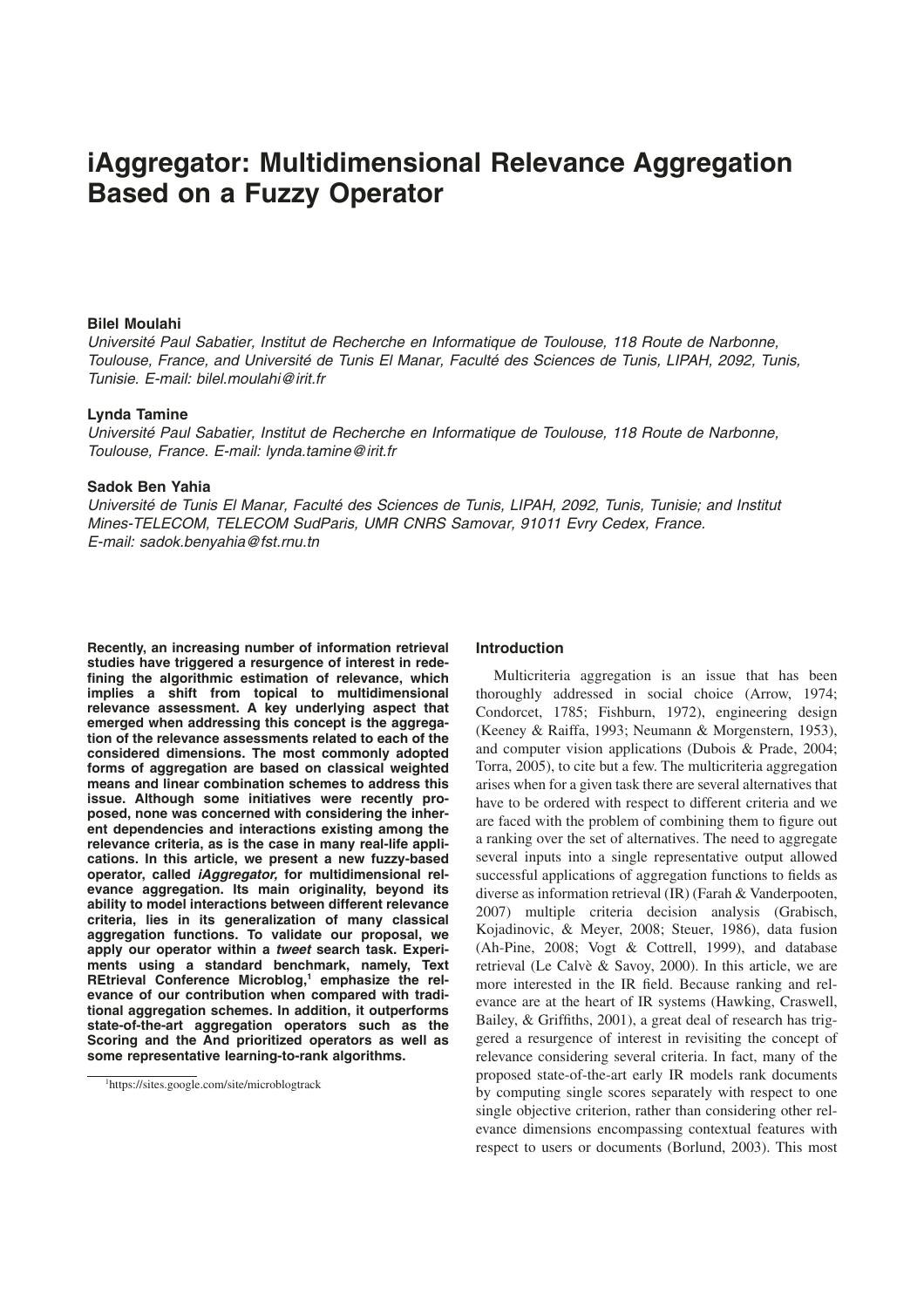commonly used criterion, which in some applications even becomes a synonym for relevance, is the topical one, namely, *subject* relevance (Vickery, 1959). It expresses the document's topical overlap with the user's information need, which is solely based on the topicality matching. However, several studies showed that relevance is a *multidimensional* concept (Borlund, 2003; Saracevic, 2007; Taylor, 2012; Taylor, Cool, Belkin, & Amadio, 2007) that goes beyond simple topical relevance. Taylor (2012, p. 145) conducted an experimental study and reported that "IR systems must provide a richer set of search criteria beyond topicality."

Furthermore, this multidimensional property is witnessed in many IR applications such as mobile IR (Bouidghaghen et al., 2011; Church & Smyth, 2008; Cong, Jensen, & Wu, 2009; Göker & Myrhaug, 2008), social IR (Becker, Naaman, & Gravano, 2011; Berardi, Esuli, Marcheggiani, & Sebastiani, 2011; Chen et al., 2012; Damak, Jabeur, Cabanac, Pinel-Sauvagnat, Tamine, & Boughanem, 2011; Ounis, Macdonald, & Soboroff, 2011), and personalized IR (Costa Pereira, Dragoni, & Pasi, 2009, 2012; Daoud, Tamine, & Boughanem, 2010; Gauch, Chaffee, & Pretschner, 2003; Liu, Yu, & Meng, 2004; Ma, Pant, & Sheng, 2007). In a mobile IR setting, users usually search for information while moving. The goal of any IR system addressing this issue is to tailor the search results to the user's needs according to several contextual criteria such as location, time, and the user's interests to deliver the information that better addresses the user's situation in spatiotemporal applications. Whereas personalized IR approaches consider *user preferences* as the main relevance criteria, social IR considers the user's community rather than just the individual as the basic clue for relevance computation. The latter problem is addressed in many settings by involving some significant features regarding the search task at hand. For instance, the *tweet* search task is driven by a variety of criteria such as authority, topicality, and recency of tweets (Chen et al., 2012; Duan, Jiang, Qin, Zhou, & Shum, 2010).

Thus, the main challenge that arises is to find a suitable aggregation scheme to combine the single scores related to single criteria evaluations into a global score of documents representing the overall relevance estimate. We notice that despite the overwhelming number of publications that highlighted the multidimensional nature of relevance and the wide range of aggregation operators that have been proposed in the literature, the multidimensional relevance aggregation problem in IR has not attracted the attention it deserves (Costa Pereira et al., 2009, 2012). The most widely used forms of aggregation are the weighted sum and its variations as well as linear combination mechanisms because of their simplicity (Damak et al., 2011; Larkey, Connell, & Callan, 2000; Si & Callan, 2002; Vogt & Cottrell, 1999; Wei et al., 2011). However, as stated by Costa Pereira et al. (2009), the major inconvenience of these works is that the criteria are combined in a linear model independently of the user's preferences on the relevance dimensions. Furthermore, in addition to their inability to model multiple users' preferences, these operators are not suitable for the aggregation of interacting criteria because it requires them to act independently.

In this article, we are concerned with the application of a more sophisticated operator, already of use in other fields, to handle the multidimensional relevance aggregation problem in IR. This operator, named the *Choquet integral* (Choquet, 1953; Grabisch, 1995), is a successful paradigm in multicriteria decision-making (MCDM) problems (Grabisch & Labreuche, 2010). The Choquet integral generalizes many other aggregation operators (Grabisch, 1995) such as the weighted mean (*Wam*) and the Owa operator (Yager, 1988). As far as we know, the Choquet integral is not widely used in the IR realm, the present work involving the combination of documents relevance estimates is the first insight into this area. From a theoretical perspective, the Choquet operator exhibits a number of properties that appear to be appealing from an IR point of view. It allows for modeling interactions between several criteria, which are prominent among relevance criteria and can be undesirable phenomena in some IR applications. Interestingly, the proposed aggregation model is general and may be applied to any set of criteria. The main contributions of this article are twofold:

- 1. We introduce a general multicriteria aggregation approach, namely, iAggregator, based on a well-studied and theoretically justified mathematically aggregation operator, for multidimensional relevance aggregation in the IR domain. Thus, we survey a problem that has not attracted sufficient attention in the literature. We specifically model the multicriteria relevance aggregation within dependent and interacting criteria.
- 2. We apply and experiment iAggregator to evaluating multicriteria relevance aggregation in a social IR setting, more particularly, on a tweet search task (Ounis et al., 2011; Ounis, Macdonald, & Soboroff, 2012), where the jointly considered criteria are topicality, recency, and authority.

The remainder of the article is organized as follows: Multidimensional Relevance Aggregation in IR reviews related work on multidimensional relevance aggregation, gives an overview of the learning-to-rank problem for IR, and describes our motivations. We provide, later in the Background: Aggregation in Decision-Making Problems section, a critical overview of the aggregation problem in the MCDM area and specify the problem within an IR task. Our proposal for a multidimensional relevance estimation with the discrete Choquet integral is presented in the iAggregator: A Multidimensional Relevance Aggregation Operator Using the Choquet Integral section. The Experimental Evaluation Setting section describes the experimental setting within a tweet search task. In the Results and Discussion section, we present and discuss the obtained results. The Conclusion section wraps up the article and outlines future work.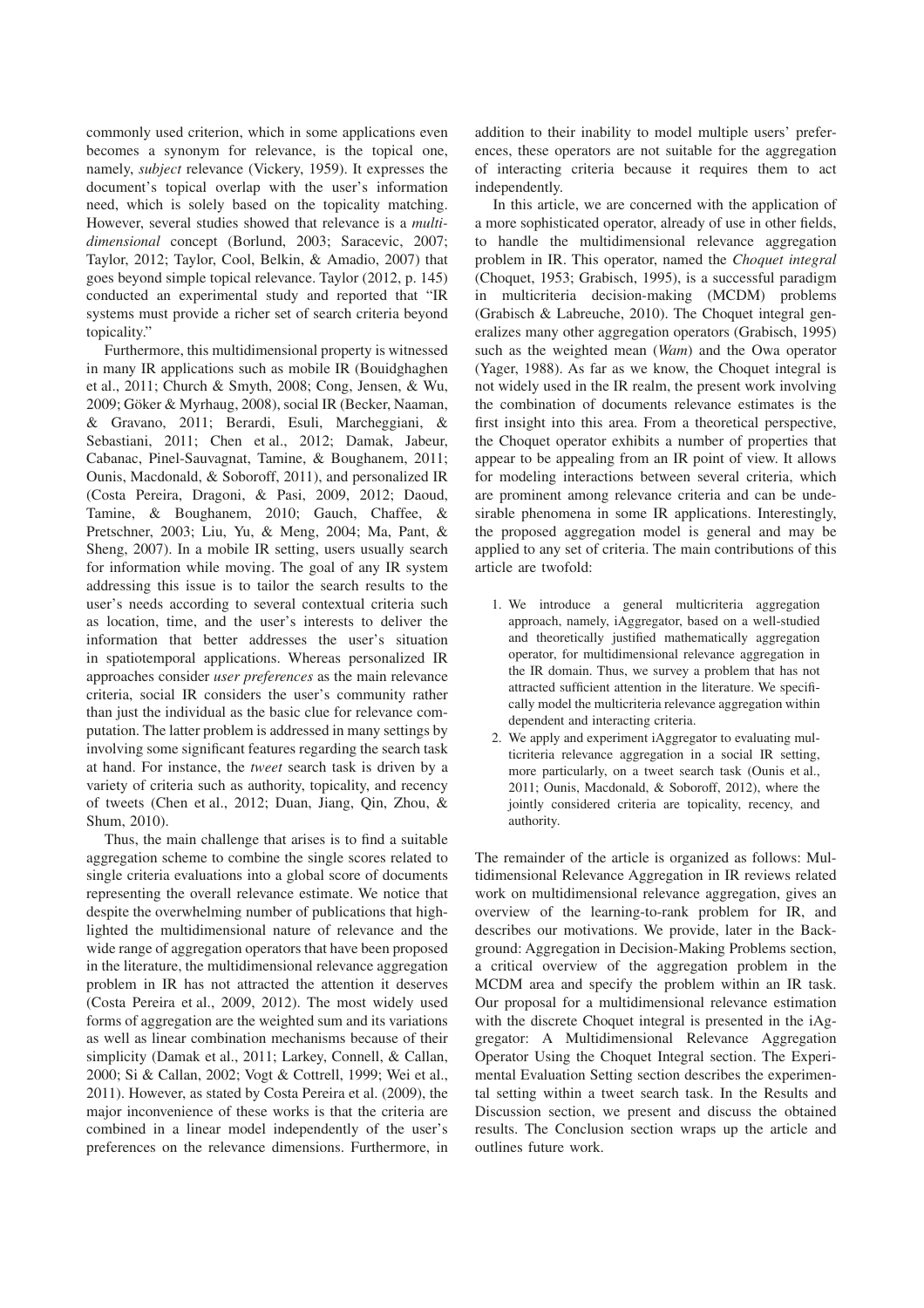# **Multidimensional Relevance Aggregation in IR**

In this section, we present a review of related work on multidimensional relevance followed by a synthesis of works dealing with aggregation operators used for that purpose, as well as learning-to-rank approaches.

# *Relevance in IR: A Multidimensional Concept*

As pointed out by many key articles in the literature (Barry, 1994; Cosijn & Ingwersen, 2000; Mizzaro, 1998; Saracevic, 2000; Saracevic, Rothenberg, & Stephan, 1974; Schamber, 1991), relevance is a complex subject and a challenge that has received steady attention in IR studies during the past 2 decades. Whereas early research favored a topical perspective on relevance, more recent research has paid attention to it from various points of view (Borlund, 2003; Taylor, 2012; Taylor et al., 2007), which implies a shift from topical relevance to multidimensional relevance. The great number of contributions devoted to analyzing the multidimensional concept of relevance has led to identifying many types and facets of relevance, such as cognitive and situational relevance, in addition to algorithmic and topical ones. Table 1 gives an overview of these studies.

The studies of Cuadra and Katter (1967) and Rees and Schultz (1967) investigated the factors that may affect relevance, and identified about 40 possible variables that could influence the users' relevance judgments. Cooper (1973) pointed out in an informal work that many factual features based on documents' properties may be included. Cooper distinguishes between "logical relevance" or "topicality" (relevance concerning the topical component) and "utility" (relevance concerning the three components),

TABLE 1. Synthetic overview of empirical studies emphasizing the multidimensional aspect of relevance concept in IR.

| Main references                                         | Studied relevance criteria                                                                  |  |  |  |
|---------------------------------------------------------|---------------------------------------------------------------------------------------------|--|--|--|
| Cuadra and Katter (1967) and<br>Rees and Schultz (1967) | 40 criteria including style and level of<br>difficulty of the document                      |  |  |  |
| Cooper (1973)                                           | Novelty, informativeness, credibility,<br>importance, clarity, positive/negative<br>factors |  |  |  |
| Taylor (1986)                                           | Ease of use, noise reduction, quality,<br>adaptability, time saving, cost saving            |  |  |  |
| Schamber (1991)                                         | 10 criteria (three categories:<br>information, source, presentation)                        |  |  |  |
| Su (1992, 1994)                                         | 20 measures (groups: <i>success</i> , <i>efficiency</i> ,<br>utility, user satisfaction)    |  |  |  |
| Barry (1994)                                            | 24 criteria grouped into seven broad<br>groups                                              |  |  |  |
| Saracevic (1996)                                        | Topical, algorithmic, cognitive,<br>situational, motivational/affective<br>relevance        |  |  |  |
| Mizzaro (1998)                                          | Information resources, user problem,<br>time, components                                    |  |  |  |
| Cosijn and Ingwersen (2000)                             | Topical, cognitive/pertinence,<br>situational, sociocognitive                               |  |  |  |
| Borlund (2003)                                          | Topical, cognitive, situational                                                             |  |  |  |

among which are accuracy, credibility, and recency, and assumes that these criteria could impact relevance judgments. In the same context, Barry (1994) claimed that the relevance is a multidimensional concept and cannot be derived from a single relevance criterion. She performed an exploratory study in which she identified 23 categories of relevance. These categories embody numerous criteria that may be applied to documents' content as well as to any aspect of documents such as contextual factors (e.g., the user situation and environmental effects) or quality of the document source (e.g., authority and reputation). Cosijn and Ingwersen (2000) developed a table of manifestations and attributes for relevance where manifestations consist of topical, cognitive, situational, and sociocognitive attributes. In Borlund (2003), the authors emphasize three relevance dimensions: topical, cognitive, and situational. More specifically, it has been shown that the multidimensionality of relevance can be viewed with reference to different conceptions of relevance such as "the classes, types, criteria, degrees, and levels of relevance" (Borlund, 2003, p. 923). Borlund outlines the different conceptions of the multidimensionality of relevance, as well as the inherent aspect of dynamic relevance. Accordingly, in Saracevic (2007, p. 2132), it has been demonstrated that "topicality plays an important, but not at all an exclusive, role in relevance inferences by people. A number of other relevance clues or attributes, enter into relevance inferences"; these criteria affect the user's perception of relevance and interact with topicality as judgments are made.

Roughly speaking, regarding the research focus of early studies on the use of relevance, we can distinguish between two main categories of approaches. In the first category (Cooper, 1971; Harter, 1992; Vickery, 1959), authors consider topicality as the basis of relevance and assume that all the other criteria are topic-dependent. In contrast, other approaches in the same category, mainly involved in IR applications, adopt the idea that there are many different criteria beyond topicality that may influence the user's perception of relevance. However, they did not investigate the design of aggregation functions, and thus used basic aggregation operators such as the arithmetic mean (*Am*) and the weighted sum. Unlike the previously cited studies, the second category of contributions (Costa Pereira et al., 2009, 2012; Gerani, Zhai, & Crestani, 2012) aims at designing general theoretical frameworks of relevance aggregation regardless of the application at hand. This line of research did not receive the attention that it deserves, especially in the IR field. Our contribution attempts to fill this gap, by proposing a general flexible aggregation mechanism based on the well-studied and mathematically justified Choquet integral function.

### *Relevance Aggregation in IR*

In this section, we review the research contributions dealing with IR applications such as mobile IR, personalized IR, social IR, and geographic IR that make use of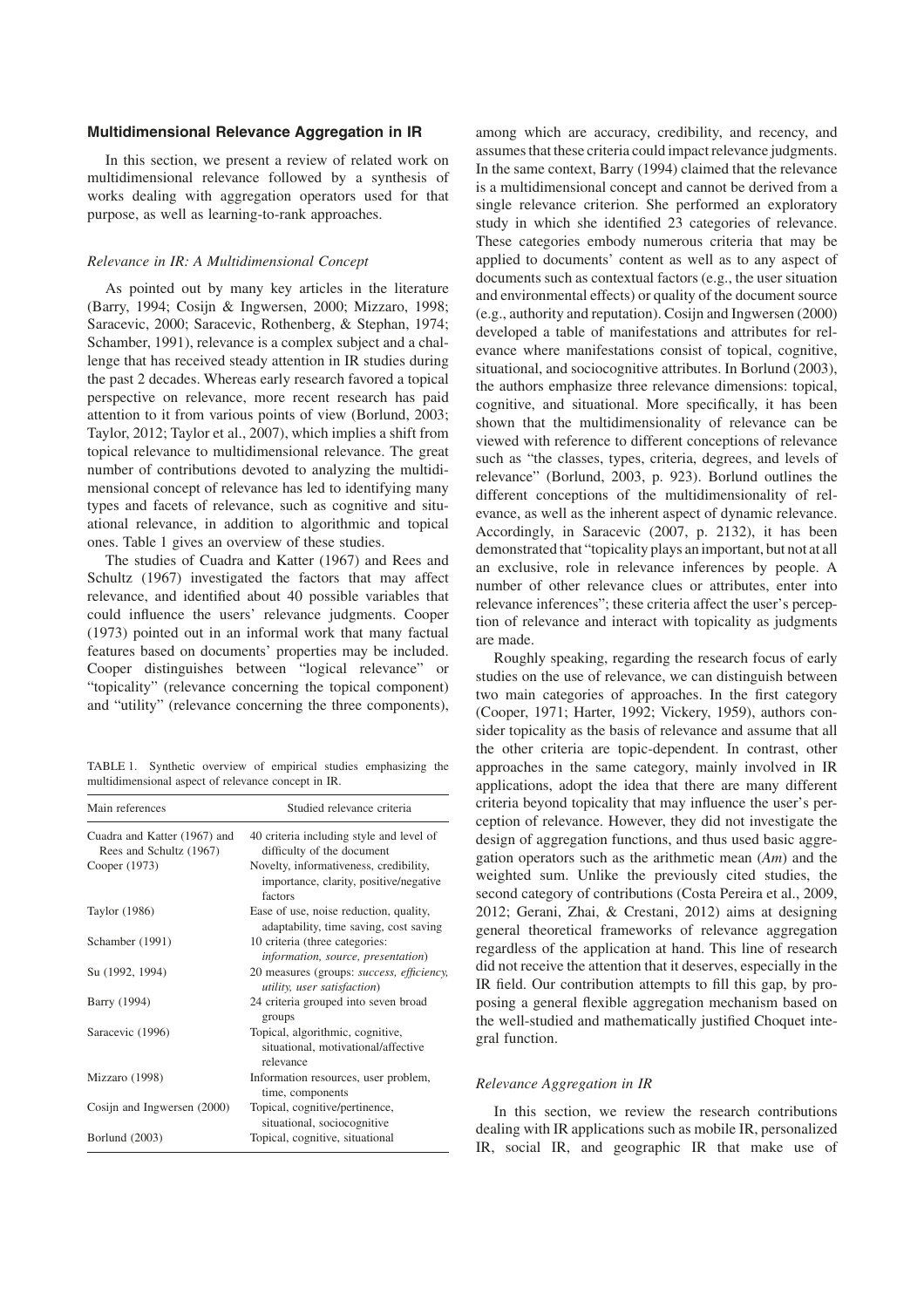|  |  |  |  |  |  | TABLE 2. Synthetic overview of works involving relevance aggregation in IR tasks. |  |
|--|--|--|--|--|--|-----------------------------------------------------------------------------------|--|
|--|--|--|--|--|--|-----------------------------------------------------------------------------------|--|

| IR task         | Main references                                                                                                                                                                                                                                    | Used relevance criteria                                                 | Aggregation operators                                                                     |
|-----------------|----------------------------------------------------------------------------------------------------------------------------------------------------------------------------------------------------------------------------------------------------|-------------------------------------------------------------------------|-------------------------------------------------------------------------------------------|
| Mobile IR       | Göker and Myrhaug (2008); Church and Smyth<br>(2008); Cong et al. (2009); Hattori et al. (2007);<br>Cheverst, Davies, Mitchell, Friday, and Efstratiou<br>(2000); Schilit et al. (2003); Yau, Liu, Huang, and<br>Yao (2003); Cantera et al. (2008) | Topicality, user interests, user's<br>location, time, social features   | Linear combination mechanism                                                              |
| Personalized IR | Gauch et al. (2003); Daoud et al. (2010); Liu et al.<br>$(2004)$ ; Ma et al. $(2007)$ ; Sieg et al. $(2007)$                                                                                                                                       | Aboutness, coverage,<br>appropriateness, reliability,<br>user interests | Linear combination mechanism:<br>summation of partial relevance<br>scores, factor product |
| Social IR       | Becker et al. (2011); Metzler and Cai (2011); Damak<br>et al. (2011); Berardi et al. (2011); Ben Jabeur et al.<br>$(2010)$ ; Chen et al. $(2012)$ ; Smith et al. $(2008)$ ;<br>Leung et al. $(2006)$                                               | Content features, Twitter<br>features, author features; time            | Linear combination mechanism:<br>summation of partial relevance<br>scores, factor product |
| Geographic IR   | Mata and Claramunt (2011); Kishida (2010); Daoud<br>and Huang $(2013)$                                                                                                                                                                             | Content, time, geographic<br>location, proximity                        | Linear combination mechanism:<br>summation of partial relevance<br>scores                 |

aggregation operators to compute a global relevance score. In fact, most of the proposed approaches deal with classical aggregation mechanisms, without having a research focus on the modeling of general multicriteria aggregation functions to combine all of the considered criteria. Second, we synthesize works that, in contrast, have specifically a research focus on the design of appropriate combination operators, to support ranking functions in IR, regardless of any application.

*Applying basic relevance aggregation operators in IR applications.* The application of relevance aggregation is crucially important in many IR applications. It has been experienced without being the research focus in mobile IR (Church & Smyth, 2008; Cong et al., 2009; Göker & Myrhaug, 2008), personalized IR (Daoud et al., 2010; Gauch et al., 2003), social IR (Becker et al., 2011; Berardi et al., 2011; Chen et al., 2012; Damak et al., 2011; Ounis et al., 2011), and geographic IR (Daoud & Huang, 2013; Kishida, 2010; Mata & Claramunt, 2011). The approaches that have been proposed are mostly based on linear combination mechanisms. Indeed, the main research subject of these works is the simple combination of individual relevance scores in one given IR setting. We provide in Table 2 a synthetic overview of the main IR tasks involving multidimensional relevance aggregation. For each of these tasks, we cite the main research contributions, we give the used relevance criteria, and then we mention the exploited aggregation operator.

In mobile IR settings, Göker and Myrhaug (2008) used both time and location criteria through a linear combination operator to compute the global documents' scores. Cong et al. (2009) proposed an IR model based on a user's location and a topical relevance dimension in which the documents are ranked through a simple linear combination mechanism of both considered criteria.

Yau et al. (2003) combined situation-based adaptation and profile-based personalization into the IR model. A

situation is a set of past context attributes and/or actions such as location, time, light, and device, among others. A user profile includes a usage history and general interests that have been automatically learned using a modified naive Bayesian classifier. Cantera et al. (2008) proposed to use the multiplicative competitive interaction (MCI) model for combining topical scores of documents, the geographic location, and the user's interests in a mobile context. The general expression of utility of a document in the MCI model is given by a linear combination of the individual scores. The considered relevance contextual criteria are mainly the location, the context of the used mobile device, combined with text documents scores.

In personalized IR settings, several works, such as Daoud et al. (2010), Gauch et al. (2003), and Sieg et al. (2007), proposed a combination model of original scores and personalized scores of documents computed according to their similarity to the user's profile represented through his or her interests. The aggregation method is the linear combination of the considered criteria. More precisely, the authors compute the overall relevance score of a document as a linear combination of the personalized score obtained and the original one computed with respect to the topical relevance criterion.

In social IR settings, it is notable that a wide range of research has been proposed in the context of the Text REtrieval Conference (TREC) 2011 and 2012 Microblog Tracks. The majority of the proposed approaches in this area are based on linear combination strategies (Lcs) of relevance criteria. Berardi et al. (2011) focused on the problem of retrieval and ranking in Twitter and proposed an IR system called *CipCipPy* for that purpose. The authors explored the use of text quality ranking measures to filter out of vocabulary tweets, as well as the use of information contained in hashtags and linked content. The individual scores are then combined through a simple linear combination mechanism. Damak et al. (2011) proposed two tweet search models integrating several features. The first one is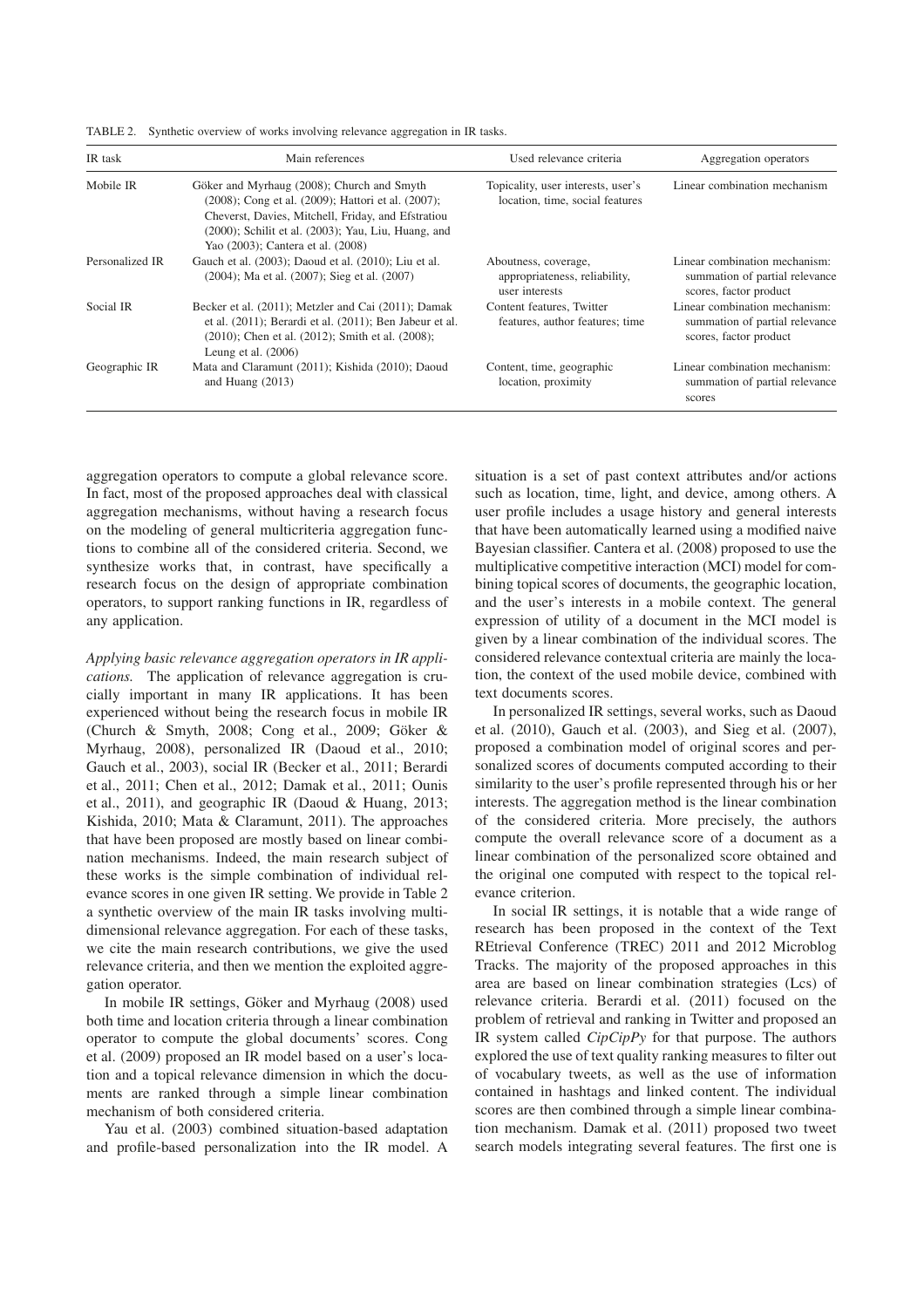based on content features (e.g., tweet popularity, tweet length), Twitter features (e.g., URL presence/frequency, hashtag), and author features (e.g., number of tweets/ mentions). For the computation of the final score involving these criteria, the authors adopted an Lcs. Metzler and Cai (2011) proposed a learning-to-rank approach taking into account a textual similarity to the query, a time difference between a tweet and a query, as well as some tweet content features such as the URL presence, the hashtag existence, the tweet length, and the percentage of words out of vocabulary.

The combination of *geospatial* and *temporal* criteria in geographic IR has been shown to have significant improvements over traditional search engines (Daoud & Huang, 2013; Kishida, 2010; Mata & Claramunt, 2011). For instance, Daoud and Huang (2013) propose a geotemporal retrieval strategy that models and exploits geotemporal context-dependent evidence extracted from pseudorelevant feedback documents. The final score of the document is based on combining the content-based score, the temporal score, the geographic score, and the proximity score using a linear combination operator.

*Designing specific relevance aggregation operators.* To the best of our knowledge, despite the attention paid to the multidimensional property of relevance, as highlighted earlier (see Relevance in IR: A Multidimensional Concept section), only a few recent works have focused on the design of appropriate combination operators to support multidimensional relevance-based ranking functions in IR. Among these studies is the work of Costa Pereira et al. (2009, 2012), in which the authors proposed a multidimensional representation of relevance and suggested a prioritized aggregation scheme based on two prioritized aggregation operators, namely, And and Scoring. This prioritization models a situation where the weight of a less important criterion is proportional to the satisfaction degree of more important criteria. The authors made use of four criteria in a personalized IR setting: aboutness, coverage, appropriateness, and reliability. Bouidghaghen et al. (2011) suggested a multicriteria relevance model, but on a mobile IR setting, based on three dimensions of relevance: topic, interest, and location. To aggregate these relevance criteria, the authors made use of the two previously cited "prioritized operators" (Costa Pereira et al., 2009), defining a priority order over the set of relevance dimensions. Palacio, Cabanac, Sallaberry, and Hubert (2010) considered a geographic IR system involving three relevance dimensions: spatial, temporal, and topical information. The proposed system combines the results of three criteria with Comb\* (Fox & Shaw, 1994) aggregation functions. Gerani et al. (2012) proposed a multicriteria relevancebased method that allows generating a global score that does not necessarily require that the individual scores, which have to be combined, be comparable. The authors rely on the alternating conditional expectation algorithm (Breiman & Friedman, 1985) and the BoxCox (Box & Cox,

1964) model to analyze the incomparability problem and perform a score transformation whenever it is necessary. As an IR application, the authors consider a blog opinion IR setting. More recently, Eickhoff, Vries, and Collins-Thompson (2013) introduced a copula-based method for combining multidimensional relevance estimates. The authors model multivariate document relevance scores based on a number of document quality criteria and show that *copulas* are able to model complex multidimensional dependencies between these relevance criteria. Their approach has been evaluated within three IR tasks for multidimensional relevance aggregation: opinionated blogs retrieval, personalized social bookmarking, and childfriendly web search. The authors tested the proposed copula-based approach against the product and sum baselines, as well as the linear combinations scheme, and showed that it outperforms these three baselines. Thereafter, they investigated the usefulness of the approach in the score fusion problem relying on copula-based extensions of the two popular score fusion schemes *CombSUM* and *CombMNZ* (Fox & Shaw, 1994).

Many other studies dealing with rank aggregation also have been proposed (Dwork, Kumar, Naor, & Sivakumar, 2001; Wei, Li, & Liu, 2010). The rank aggregation task that is encountered in many situations such as metasearch (Akritidis, Katsaros, & Bozanis, 2011; Aslam & Montague, 2001) consists of computing a consensus ranking given the individual ranking preferences of several judges (Renda & Straccia, 2003). Given the ranked lists of documents returned by multiple search engines in response to a given query, the problem of metasearch is to combine these lists in a way that optimizes the performance of the combination (Aslam & Montague, 2001). These ranking fusion methods can be classified based on whether they rely on the scores or the ranks. In fact, the difference between multidimensional relevance aggregation and rank aggregation is that aggregation occurs without dealing with the multidimensional nature of relevance or the criteria used for searching. These ranking functions use different methods in querying, but in most cases, they are based on the topical criterion or topical-dependent factors despite the different used sources of evidence. For instance, Farah and Vanderpooten (2007, 2008) proposed a multicriteria framework for rank aggregation using a decision rule-based mechanism operating with the multidimensional property of the topical criterion. Among these dimensions, we cite, for example, the frequency, document length, and prominence.

*Learning to rank for IR.* Based on machine-learning algorithms, learning-to-rank methods have been widely used in IR to combine multiple document features for the purpose of optimizing document rankings. The features commonly include query-dependent measures such as BM25 scores or query-independent ones such as PageRank importance. Given a training set of queries and the associated ground truth containing document labels (relevant, irrelevant), the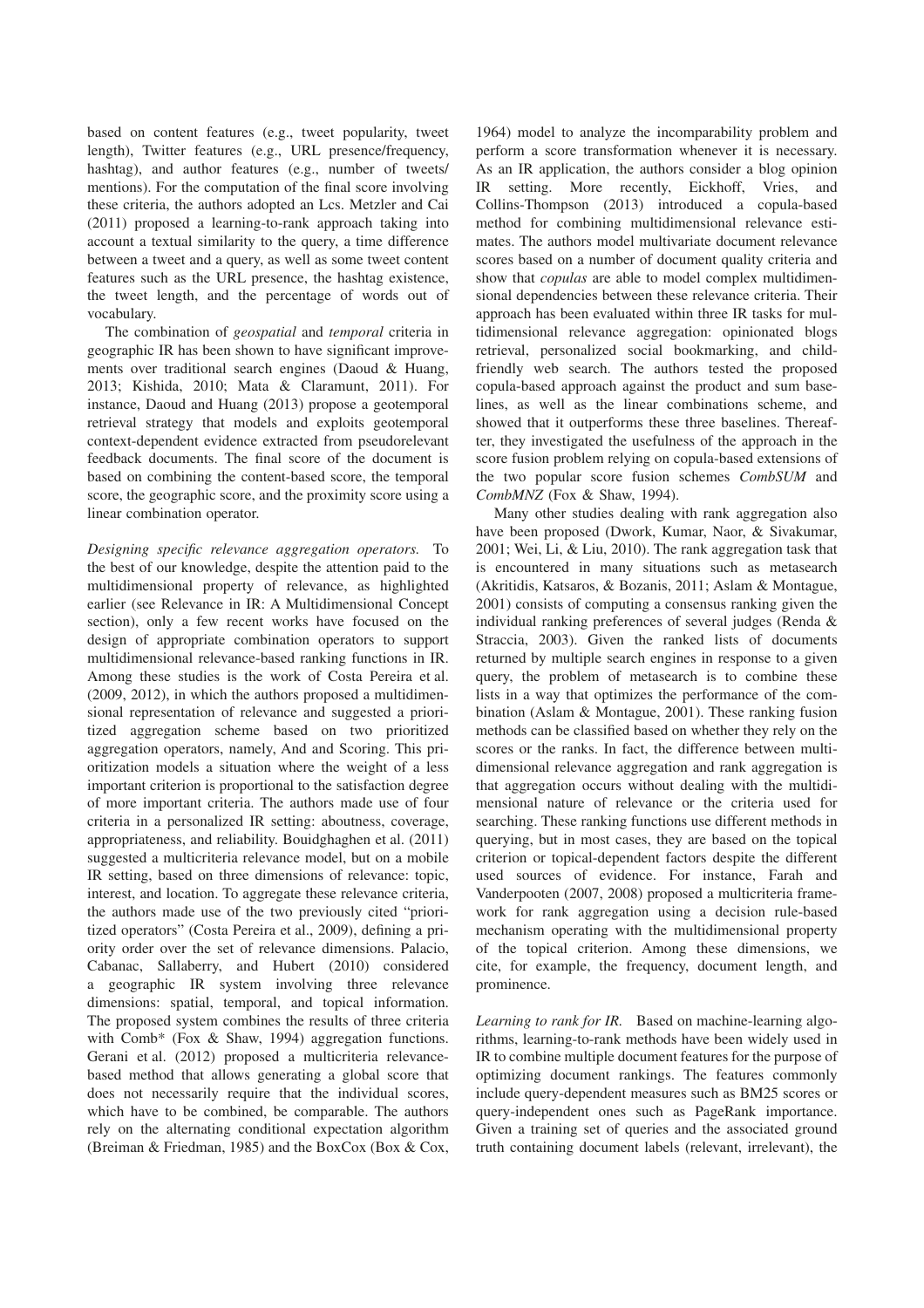objective is to optimize a loss function that maps the document feature-based vector onto the most accurate ranking score. Learning-to-rank approaches fall into three categories: pointwise, pairwise, and listwise (Liu, 2009). In the pointwise approach, regression-based algorithms, classification-based algorithms, and ordinal regressionbased algorithms are used to predict relevance scores. The main idea behind the well-known learning-to-rank algorithms that fall into the pairwaise approach, such as RankSVM (Joachims, 2006) and RankNet (Burges et al., 2005), is the optimization of document pairs preference orderings based on a loss function. Listwise learning-to-rank methods straightforwardly represent the ranking task for IR because they minimize a loss function corresponding to standard IR evaluation measures, considering a ranked list of documents as input.

Intuitively speaking, the multidimensional relevance aggregation problem can be tackled by learning-to-rank methods where the features belong to different relevance dimensions. However, although this community has significant expertise in estimating topical document relevance and other additional criteria, the commonly applied combination schemes ignore the problem of modeling complex, multidimension dependencies. In practice, sophisticated learningto-rank techniques tend to offer only limited insight about why they were weighted highly for relevance (Eickhoff et al., 2013). Indeed, these methods do not explore the relevance dimension level within an IR task, and thus do not allow insight into how to consider importance and interaction between groups of features mapped to different relevance dimensions as stated by the aforementioned studies (Borlund, 2003; Saracevic, 2007). Through the fuzzy measure, our Choquet-based aggregation approach is able to model many interactions between criteria and leads to results that are human interpretable. As we previously stated, thanks to the interaction and importance indices, our method offers qualitative understanding of the resulting model.

#### *Contribution and Motivations*

Although many of the proposed approaches perform effectively in some IR applications, they are not effective in real-life applications because the user's needs involve preferences that lead to several relevance criteria that usually interact with each other. In practice, this problem is usually avoided by considering independent criteria (Cong et al., 2009; Göker & Myrhaug, 2008). Nevertheless, other works (Carterette, Kumar, Rao, & Zhu, 2011; Eickhoff et al., 2013; Saracevic, 2007; Wolfe & Zhang, 2010) have shown that relevance criteria usually interact. For instance, Carterette et al. have proved through an empirical study in a tweet search task the existence of a positive correlation between recency and topical relevance criteria.

Moreover, classical aggregation operators are assumed to hold the additive property that can be effective and

convenient in some applications, but can also be somewhat inadequate in many real-life IR tasks. For example, consider the relevance assessment of two documents,  $D_1$  and  $D_2$ , with respect to two relevance criteria. Then, assume that  $D_1$ , equivalently satisfied with respect to both criteria, is preferred to  $D_2$ , for which the global score is biased by one criterion. Actually, this problem can be dealt with by using an averaging operator such as the weighted sum, but this does not give any way of preferring  $D_1$  over  $D_2$  if we consider that the latter have apparently the same global relevance scores. Clearly, this preference needs to trade off both relevance criteria appropriately. This becomes particularly challenging if we consider that a low score obtained on a given criterion can be a serious reason for discounting a document. Although some initiatives were recently proposed (Costa Pereira et al., 2012; Gerani et al., 2012), none was concerned with the interactions existing among the relevance criteria, as is the case in many real-life applications. The following example (inspired by Grabisch, 1995) sketches the impact of dependencies between correlated criteria on the global aggregated score.

*Example.* Consider the problem of estimating the relevance scores of a subset of documents with respect to three relevance criteria: topicality, authority, and popularity. Suppose that an averaging aggregation operator is used to evaluate these scores and assume that the first criterion is more important than the other two; that is, the weights could be 0.4, 0.3, and 0.3, respectively. Clearly, *authority* and *popularity* criteria may interact because, usually, documents published by influential authors are potentially popular and vice versa. Therefore, because these two criteria may present some degree of redundancy, the global evaluation will be overestimated (underestimated) for popular (nonpopular) documents published by influential authors (uninfluential). Moreover, if we deal with a classical aggregation method such as the *Wam*, the documents scores with respect to these redundant relevance criteria will be double counted. This can be easily tackled by using a suitable fuzzy measure, where a *negative interaction* between the criteria *authority* and *popularity* is modeled to absorb the bias effect of these redundant criteria.

Consider again the three relevance criteria and suppose that one requires that the satisfaction of only one criterion produces almost the same effect as the satisfaction of both. For example, it is important that documents should be either popular or published by potential (or influential) users. Of course, it is better that they would be relevant with respect to both criteria. Clearly, such a behavior cannot be expressed by a classical aggregation method. In this situation, the importance of the pair is close to that of the single criterion, even within the presence of the other criteria. This condition could be easily expressed using a fuzzy measure, by modeling again a *negative interaction*. Alternatively, one can require that the satisfaction of only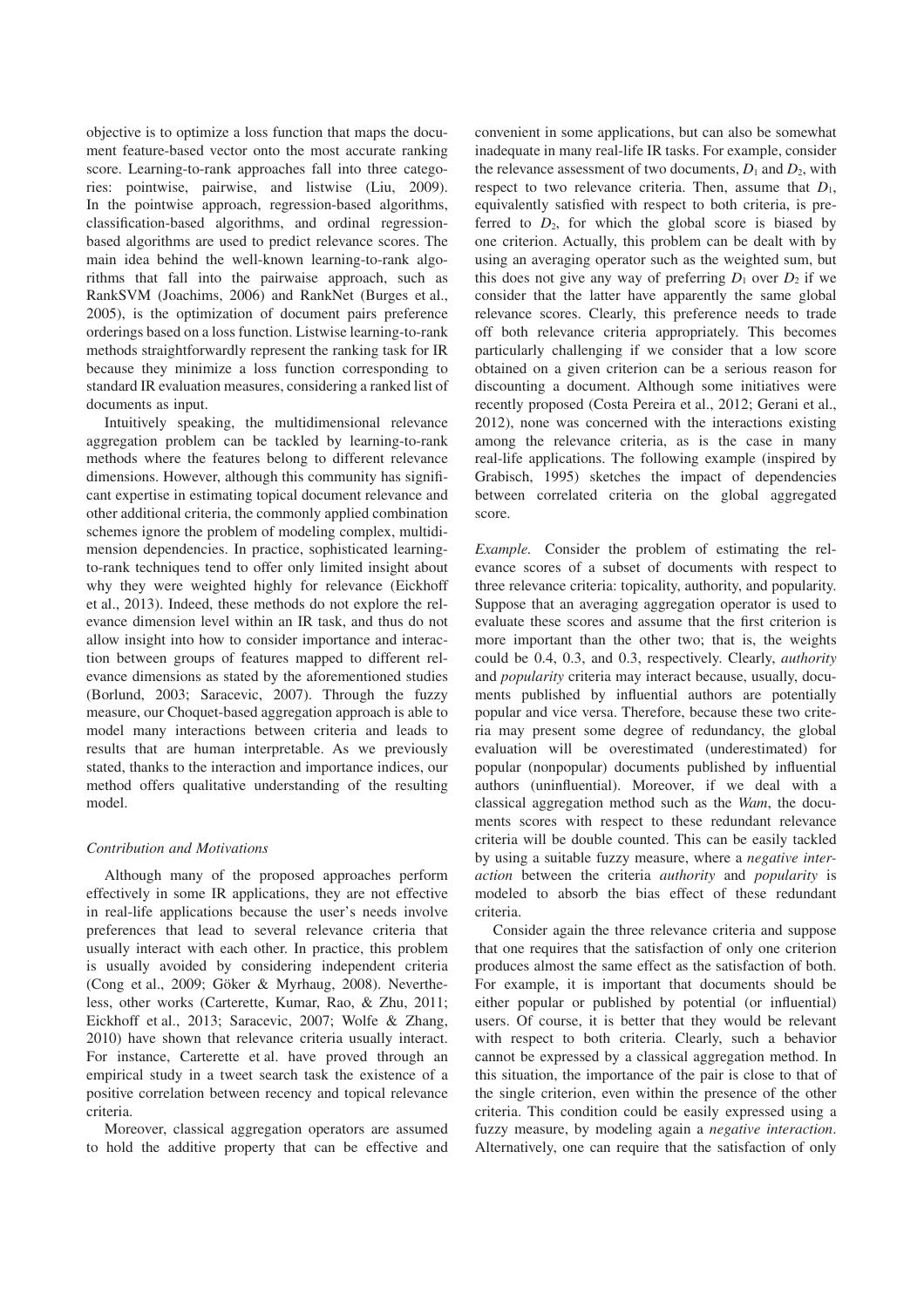one criterion produces a very weak effect compared with the satisfaction of both. Then we speak about a *positive interaction*, where documents that are equivalently satisfied by all the sets of criteria should be preferred to those that are overestimated by one single relevance criterion.

To address these challenges, we propose to investigate the combination of general-level relevance dimensions using a fuzzy-based aggregation operator. More oriented to the specific problem of relevance aggregation, our method is able to address the property of interaction between dimensions by modeling an integral aggregation function, namely, the Choquet integral, with respect to a fuzzy measure expressing both their individual and joint importance. This aggregation method has the advantage of facilitating the task of interpreting the interactions between the relevance criteria with readily available interpretations via the Shapley and interaction indices. This mathematical facet of calculation makes the Choquet integral model flexible and robust (Grabisch, 1996). To the best of our knowledge, this kind of aggregation has not been previously used for such IR purposes. In this article, we particularly explore the following issues:

- 1. *How to model multidimensional relevance aggregation within dependent criteria.* As stated earlier, many pioneering works on multidimensional relevance argue that relevance dimensions usually interact with each other. Likely, we assume, in our context, that relevance dimensions, which are used for aggregation, interact in real IR settings. To do so, we will use the Choquet integral to model interactions between the relevance criteria. One of its main benefits is its ability to represent many kinds of interaction among any set of criteria. This is done thanks to a fuzzy measure  $\mu$  (or capacity), defined on each criterion and each subset of criteria *Ii*, which enables avoidance of the overestimation (underestimation) caused by possible dependencies between some criteria.
- 2. *How effective is the aggregation proposed within a social search task, namely, the tweet search task?* To show the effectiveness of our aggregation approach on real-world IR situations, we propose to instantiate our model on a social (microblogging) IR setting, more particularly, on a tweet search task. We consider jointly three relevant criteria: topicality, recency, and authority, formally described in previous works (Duan et al., 2010; Nagmoti, Teredesai, & De Cock, 2010). We experimentally show the dependency among these criteria and then show the appropriateness of the Choquet integral in aggregating them.

# **Background: Aggregation in Decision-Making Problems**

In this section, we present an overview of the aggregation problem in MCDM. Then we introduce a formalization of the MCDM problem and present formal definitions and related notions of aggregation operators.

### *Aggregation Operators: An Overview*

Aggregation functions involve the ordering of a group of alternatives based on their satisfying a collection of criteria. Research concerning aggregation functions has been conducted in various fields including decision making, knowledge-based systems, and many other areas (James, 2010). The most widely applied aggregation functions are those in the averaging class. The *Am* and its variations are prominent. Aggregation operators or functions can be roughly classified into several categories: compensatory, noncompensatory, conjunctive, disjunctive, and weighted aggregation approaches (Hwang & Yoon, 1981). Compensatory operators are based on the assumption that a low score of a given alternative with respect to a high-preference criterion may be compensated for by a high score on another high preference criterion. Compensative operators are included between minimum and maximum; that is, they are neither conjunctive nor disjunctive. The weighted sum is the most representative aggregation function of this class. The global score of each alternative is computed by multiplying the criterion weight by the alternative's performance score obtained on this criterion. Weighted quasi-arithmetic means are also particularly interesting aggregation functions of this family. These functions are used prominently throughout the literature because they generalize a group of common means, for example, the harmonic mean, the quadratic mean, and the power mean, which, in turn, includes as special cases other classical means like the arithmetic and geometric means (Aczel, 1948; Kolmogorov, 1930). Another family extensively studied in the literature is that of Owa functions (Yager, 1988). The fundamental aspect of the Owa operator is the reordering step. More specifically, a given performance score is not associated with a particular weight, but rather a weight is associated with a particular ordered position of the score, which introduces a nonlinearity into the aggregation process.

This provides a means for aggregating scores associated with the satisfaction of multiple criteria, which unifies in one operator the conjunctive and disjunctive behavior. In addition to these families, another form of operators investigated in the context of multicriteria aggregation under uncertainty is the concept of triangular norm (Menger, 1942). The current notion of *t-norm* and its dual operator *t-conorm* were introduced by Schweizer and Sklar (1960, 1983). These operators may be seen as a generalization of the conjunctive "AND" (*t*-norms) and disjunctive "OR" (*t*-conorms) logical aggregation functions. Compensatory operators often require the user or the decision maker to specify priorities or preference relations expressed by means of cardinal weights or priority functions over the set of criteria. In contrast, noncompensatory functions, such as the Min or the Max aggregation schemes (Fox & Shaw, 1994), are generally dominated by just one criterion value, that is, the worst or the best score. The main limitation of these families is the fact that a large number of scores are ignored in the final aggregation process.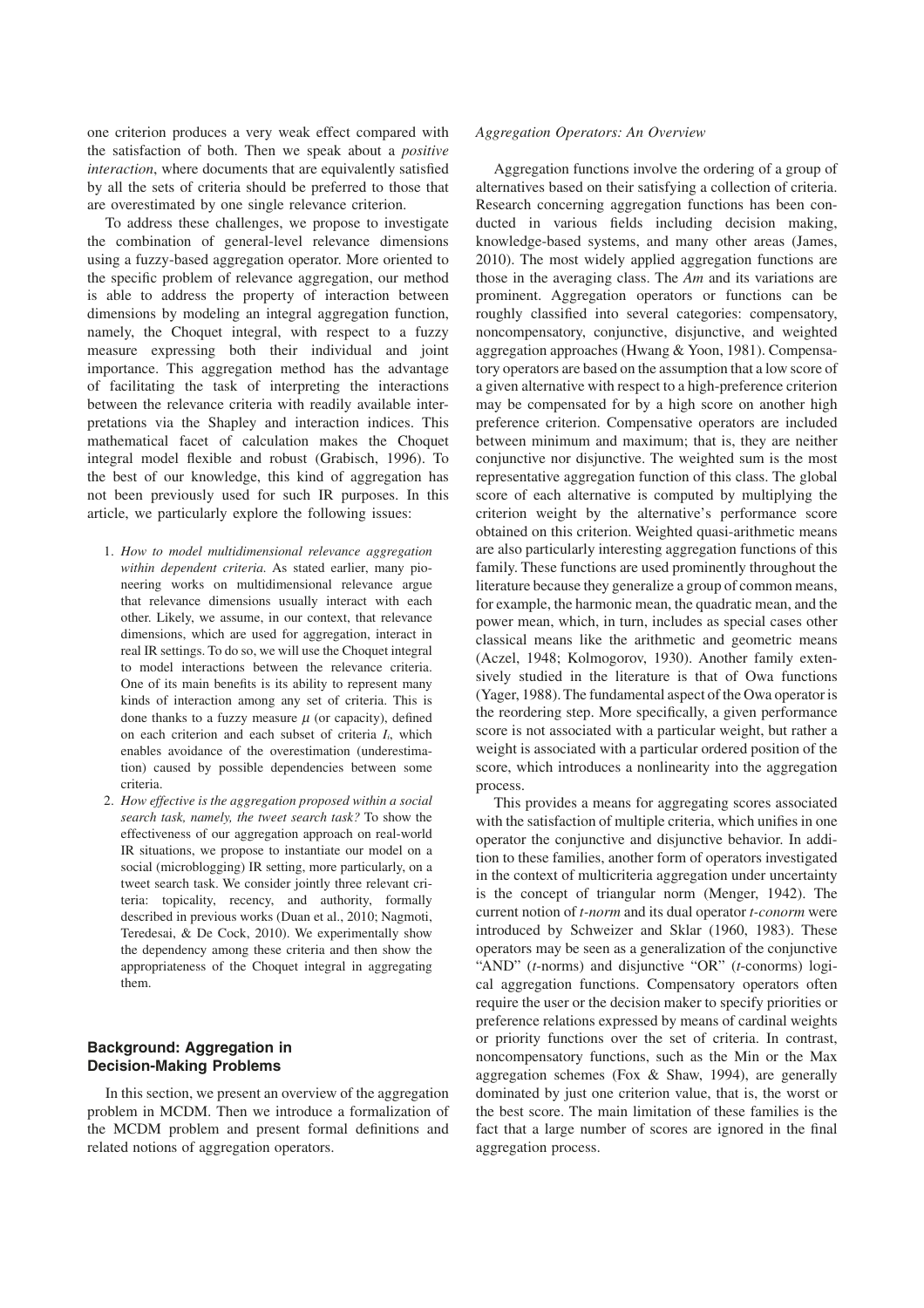TABLE 3. Particular cases of the Choquet integral.

|     | Choquet integral                                                                                                                       |
|-----|----------------------------------------------------------------------------------------------------------------------------------------|
| Owa | $\mu_C = \sum_{j=0}^{i-1} w_{n-j}$ , $\forall C$ such that $ C  = i$ , where $ C $<br>denotes the cardinal of the subset of criteria C |
| Wam | The weight $w_i$ of each criterion $c_i$ is equal to ( $\mu_{ci}$ ) and                                                                |
|     | for every subset of criteria $C_1 \in \mathcal{C}$ , $\mu_{C_1} = \sum_{c \in C_1} \mu_{c_i}$                                          |
| Am  | $\mu_{C_1} = \frac{ C_1 }{ C }$                                                                                                        |

Fuzzy integrals such as the Choquet integral and the Sugeno integral (Choquet, 1953) may be considered as a metaclass of aggregation functions. These aggregation operators that are defined with respect to a fuzzy measure are useful for modeling interactions between criteria, such as redundancies among the inputs or complementarity between some criteria. Special cases of the Choquet integral, depending on the fuzzy measure  $\mu$ , include weighted arithmetic mean (*Wam*), Owa operator, and *Am*. In Table 3, we present the corresponding measures to get a particular operator. The Choquet integral has attracted a lot of attention in fuzzy sets, as well as in decision-making communities. However, research into its real-world use in the IR field is still in its infancy.

# *Multidimensional Relevance Aggregation as an MCDM Problem*

An MCDM method deals with the process of making decisions in the presence of multiple objectives or alternatives (Triantaphyllou, 2000). The main goal of MCDM methods is to assist a decision maker in selecting the best alternative(s) from a number of given ones  $A = \{a_1, a_2, \dots, a_M\}$  under the presence of multiple criteria  $C = \{c_1, c_2, \dots, c_N\}$  and diverse criterion preferences.

The point of departure for any MCDM technique is the generation of the discrete set of alternatives, the formulation of the set of criteria, and then the evaluation of the impact of each alternative on every criterion (Jankowski, 1995). The estimated impacts of alternatives  $a_i$  ( $1 \le j \le M$ ) on every criterion  $c_i$  ( $1 \leq j \leq N$ ) are called *performance scores* (or evaluations), which we denote  $C_{ij}$ , defined with respect to a partial preference order  $\preceq_{c_i}$ . Thereafter, preferences on the set of criteria may be formulated as is the case for the weighted averaging operator, in a cardinal vector of normalized criterion preference weights  $W = (w_1, w_2, \ldots, w_n)$  (with  $0 \leq w_i \leq 1$  and *n* is then number of criteria). In the final step, performance scores are aggregated into a single one, for each alternative  $a_j$  ( $1 \le j \le M$ ), using an appropriate aggregation function  $\mathcal{F}(C_1, C_2, \ldots, C_{N_i})$ . The result is then an ordered set of alternatives with respect to the defined preferences.

Based on the multidimensional property of relevance, detailed in the Multidimensional Relevance Aggregation in IR section, we suggest to model the multidimensional relevance aggregation as an MCDM problem. Thus, the set of alternatives is represented by the document collection, and criteria are the possible relevance dimensions. Our research considers the following retrieval setting: A user *U* interacts with a document space  $\mathcal{D} = \{d_1, d_2, \dots, d_M\}$  with a typical search engine through an information need stated by means of query  $q_k$ . In this setting, the user's relevance judgment is affected by a set of criteria  $C = \{c_1, c_2, \ldots, c_N\}$ , each of which has a given importance degree or preference. The aggregation problem consists of combining the performance scores  $C_{ij}$  of each document with respect to all the relevance criteria. As we deal with an IR setting, we denote  $C_{ij}$  by  $RSV_{c_i}(q_k, d_j)$  (i.e., retrieval status value), obtained for each document  $d_i$ , on each single criterion  $c_i$  in response to a given query  $q_k$ . Then the result consists of the global score denoted by  $RSV_{\{c_1,...,c_N\}}(q_k, d_j)$ , with respect to a global preference relation  $\preceq_c$  on the set of all criteria. More formally, an aggregation operator is expressed as follows:

$$
\mathcal{F}: \begin{cases} \mathbb{R}^N \to \mathbb{R} \\ (RSV_{c_1}(q_k, d_j) \times \ldots \times RSV_{c_N}(q_k, d_j)) \\ \to \mathcal{F}(RSV_{c_1}(q_k, d_j), \ldots, RSV_{c_N}(q_k, d_j)) \end{cases}
$$

 $RSV_{c_i}(q_k, d_j)$  may also be interpreted as the satisfaction degree of document  $d_i$  with respect to criterion  $c_i$ . To avoid overestimation (underestimation) of the global relevance scores by those having high (low) values with respect to some criteria, we normalized the performance scores before aggregation by scaling them into the range  $[0 \dots 1]$ . The aggregation function that is used in our approach is the discrete Choquet integral (Choquet, 1953; Grabisch, 1996). This function allows us to define a weight not only on each criterion, but also on each subset of criteria, which gives rise to a more flexible representation of interaction among criteria (Grabisch, 1996).

# **iAggregator: A Multidimensional Relevance Aggregation Operator Using the Choquet Integral**

In the remainder of this article, we rely on the Choquet integral fuzzy-based function to solve the multidimensional relevance aggregation problem. The choice of this operator is mainly motivated by its flexible representation of complex interactions among criteria, especially in situations involving redundant or complementary information. A first step that should be performed before proceeding to the multicriteria aggregation with the Choquet integral is the definition of the fuzzy measure values or capacities  $\mu_{c_i}$  on each criterion and each subset of relevance criteria.

# *Definition of the Fuzzy Measure on the Set of Relevance Dimensions*

Let  $C$  be the set of criteria (i.e., the relevance dimensions) and  $I_c$  be the set of all possible subsets of criteria from  $C$ . A fuzzy measure is a function  $\mu$  from  $I_c$  to  $[0 \ldots 1]$  such that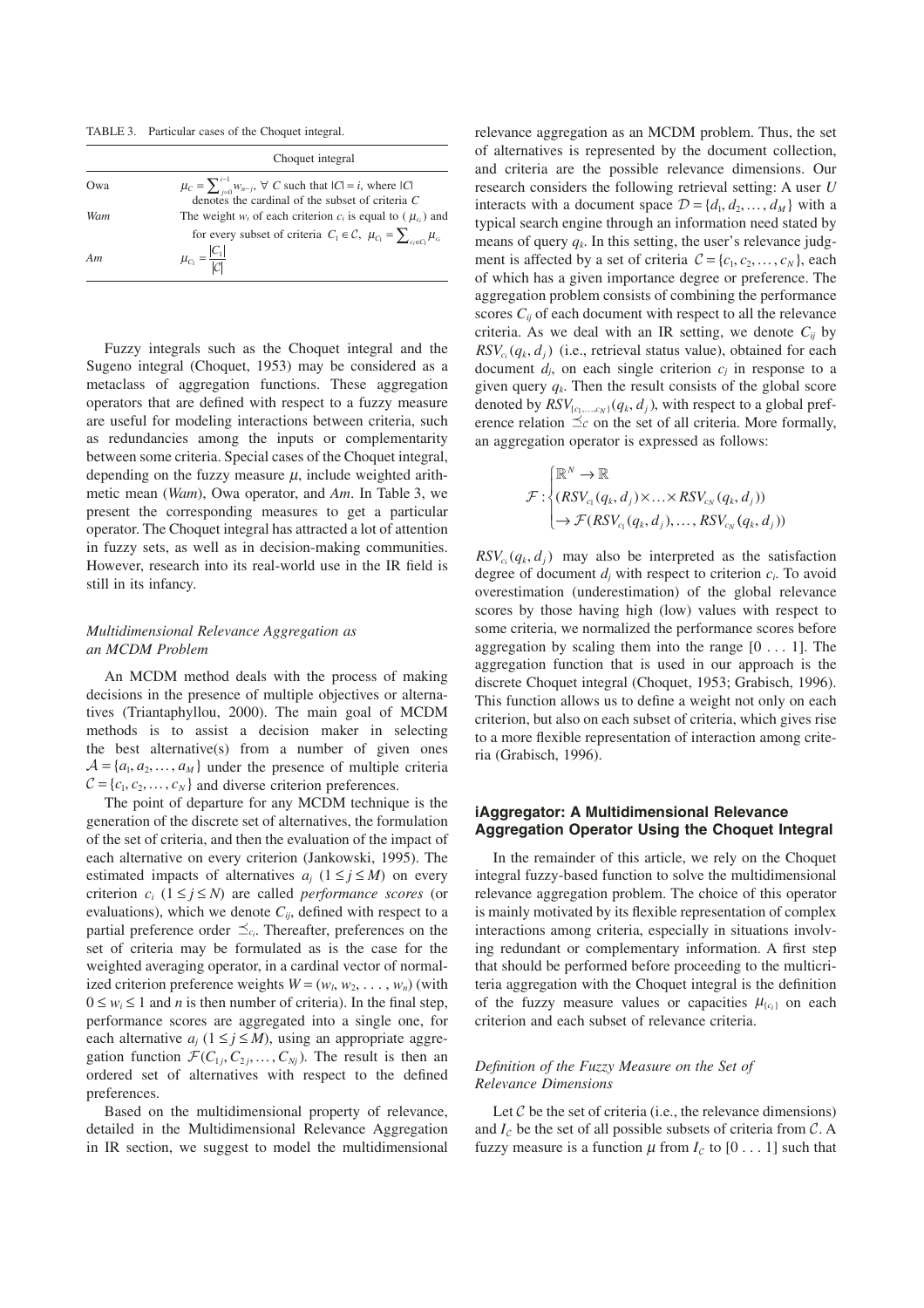

FIG. 1. Possible interactions between the set of criteria.

 $\forall I_{C_1}, I_{C_2} \in I_C$ , if  $(I_{C_1} \subseteq I_{C_2})$ , then  $\mu(I_{C_1}) \leq \mu(I_{C_2})$ , with  $\mu(I_{\emptyset}) = 0$  and  $\mu(I_{\emptyset}) = 1$ .  $\mu(I_{C_i})$  can be interpreted as the importance degree of the combination of the subset of criteria  $I_{C_i}$ , or similarly, its power to make decisions alone without the remaining relevance criteria. For the sake of notational simplicity,  $\mu(I_{C_i})$  will be denoted in the remainder by  $\mu_{C_i}$ .

Assume now that we have a document collection  $D$  and  $d_i \in \mathcal{D}$ . The global document's score of  $d_i$  given by the Choquet integral with respect to the fuzzy measure  $\mu$  with respect to a set of  $N$  relevance criteria  $C$  is defined by:

$$
Ch_{\mu}(C_{1j},\ldots,C_{Nj})=\sum_{i=1,\ldots,N}(c_{(i)j}-c_{(i-1)j})\cdot\mu_{C_{(i)}}\qquad(1)
$$

where  $c_{(i)j}$  is the score obtained on a given criterion. The notation  $c_{(·)}$  indicates that the indices have been permuted such that  $0 \leq c_{(1)j} \cdots \leq c_{(N)j}$ .  $C_{(i)} = \{c_i, \ldots, c_N\}$  is the set of relevance criteria with  $C_{(0)} = 0$  and  $\mu_{C_{(1)}} = 1$ , and  $C_{ij}$  is the performance score<sup>2</sup> of  $d_j$  with respect to criterion  $c_i$ .

Obviously, the crucial part of using the Choquet integral is the modeling of interactions between criteria via the fuzzy measure  $\mu$ . Because the latter can model correlations or dependencies among criteria, which are relevance dimensions in our case, it is worth mentioning that there are three possible kinds of interactions represented in Figure 1. The *x*-axis and *y*-axis represent the performance scores of the four documents  $d_1$ ,  $d_2$ ,  $d_3$ , and  $d_4$  with respect to the criteria *c*<sup>1</sup> and *c*2, respectively. The documents connected by dashed lines have the same importance degree.

• *Positive interaction:* Can also be called *complementarity*; when the global weight of two relevance criteria is greater than their individual weights:  $\mu_{c_i,c_j} > \mu_{c_i} + \mu_{c_j}$ . This inequality can also be expressed as follows: The contribution of criterion  $c_i$  to every combination of criteria that contains  $c_i$  is strictly greater than that of  $c_i$  to the same combination when  $c_i$  is

excluded. In this case, criteria  $c_i$  and  $c_j$  are said to be negatively correlated. In other words, we say that the satisfaction of only one single relevance criterion should produce a very weak effect compared with the satisfaction of both criteria. Intuitively, in an IR setting, this kind of preference favors documents that are satisfied equivalently by all sets of criteria, rather than those that are overestimated by one single relevance criterion. For instance, in Figure 1a, document *d*<sup>4</sup> should be preferred to documents  $d_2$  and  $d_3$  because they do not satisfy equivalently the two criteria  $c_1$  and  $c_2$ .

- *Negative interaction:* When the global weight of two relevance criteria is smaller than their individual weights:  $\mu_{c_i,c_i} < \mu_{c_i} + \mu_{c_i}$ . We say that the union of criteria does not bring anything and the criteria are considered to act disjunctively. Thus, they are said to be *redundant*. This is indeed a key point about the Choquet integral, because it smooths the bias effect of redundant relevance criteria in the global documents evaluation. This is done by associating a small importance degree  $\mu_{c_i,c_j}$  to the subset of the two redundant relevance criteria, compared with their single importance weights  $\mu_c$ and  $\mu_{c}$ . From Figure 1b we remark that document  $d_4$  has the same importance as documents  $d_2$  and  $d_3$ , because the satisfaction of one criterion from  $c_1$  or  $c_2$ , which are in turn redundant, is sufficient to judge a document as a relevant one.
- *Independence:* When there is no correlation between the set of criteria, the fuzzy measure is said to be *additive*:  $\mu_{c_i, c_j} = \mu_{c_i} + \mu_{c_j}$ . The *Wam* is an example of such functions that allow this independence between criteria. Accordingly, the importance of the inputs is taken into account and the weight of each criterion indicates its importance.

To facilitate the task of interpreting the behavior of the Choquet integral and the interaction phenomena between the relevance criteria, we introduce the *Importance index* (or *Shapley value*) (Shapley, 1953) and the *Interaction index* modeled by the underlying fuzzy measure.

**Definition 1.** *Importance index:* Let  $\mu_{c_i}$  be the weight of relevance criterion  $c_i$  and  $\mu_{Cr\cup c_i}$  its marginal contribution to each subset  $Cr \in \mathcal{C}$  of other criteria. The importance index (Shapley, 1953) of  $c_i$  with respect to a fuzzy measure  $\mu$  is then defined as the mean of all these contributions:

<sup>&</sup>lt;sup>2</sup>The difference between  $c_{(i)}$  and  $C_{ii}$  is that the performance scores  $c_{(i)}$ have been permuted before computing the overall scores.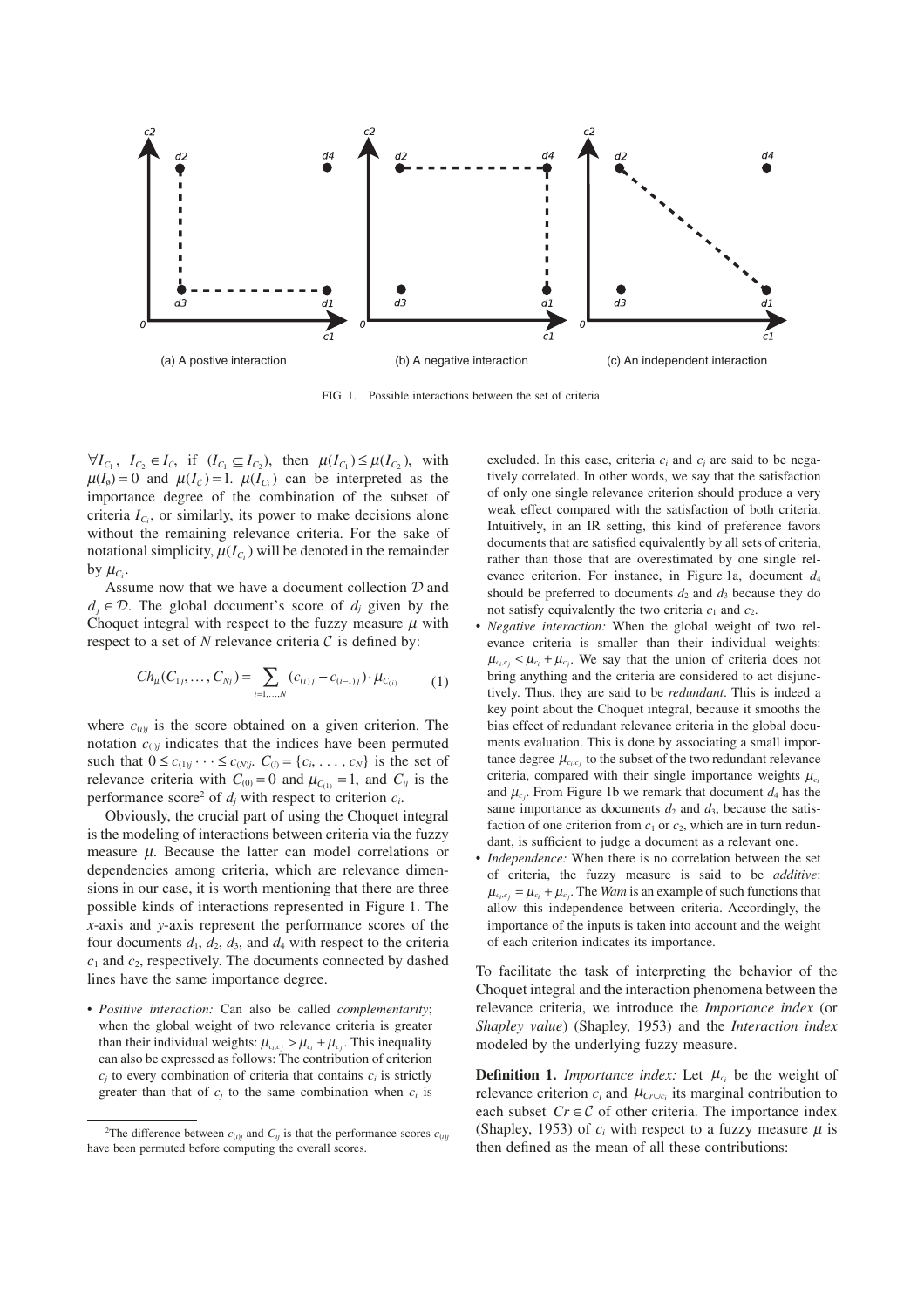$$
\phi_{\mu}(c_i) = \sum_{Cr \subseteq C \setminus \{c_i\}} \frac{(N - |Cr| - 1)!}{N!} [\mu_{Cr} \cdot \mu_{(Cr \cup c_i)}]
$$

 $\phi_{\mu}(c_i)$  measures the average contribution that criterion  $(c_i)$ brings to all the possible combinations of criteria.

This *Importance index* gives no information on the phenomena of interaction existing among the relevance criteria. The overall importance of criterion  $c_i$  is not solely determined by its weight  $\mu_c$  but also by its contribution to each subset of other criteria. Then, to quantify the degree of interaction between a subset of criteria, we introduce the concept of Interaction index (Murofushi & Soneda, 1993).

**Definition 2.** *Interaction index:* Let  $(\Delta_{cc} \mu_{Cr})$ , with  $Cr = C \setminus \{c_i, c_j\}$ , be the difference between the marginal contribution of criterion  $c_j$  to every combination of criteria that contains criterion *ci*, and a combination from which criterion *c<sup>i</sup>* is excluded:

$$
(\Delta_{c_ic_j}\mu_{Cr}) = [\mu_{(\{c_ic_j\}\cup Cr)} - \mu_{(c_i\cup Cr)}] - [\mu_{(c_i\cup Cr)} - \mu_{Cr}]
$$

This expression is defined to appraise the strength among two criteria  $c_i$  and  $c_j$ . When this latter expression is positive (negative) for any  $Cr \in \mathcal{C} \setminus \{c_i, c_j\}$ , we say that both criteria  $c_i$ and  $c_i$  positively (negatively) interact (i.e., the contribution of criterion  $c_i$  is higher with the presence of criterion  $c_i$ ). The interaction index among two measures is thus defined as follows:

$$
I_{\mu}(c_i, c_j) = \sum_{Cr \subseteq C \setminus \{c_i, c_j\}} \frac{(N - |Cr| - 2)!}{(N - 1)!} (\Delta_{c_i c_j} \mu_{Cr})
$$

The interaction value, which falls into the interval [−1 . . . 1], is zero when both criteria are independent and is positive (negative) whenever the interaction between them is positive (negative).

#### *Design of a Multidimensional Relevance Function*

The overall relevance score of document  $d_j$ , given by the Choquet integral with respect to a fuzzy measure  $\mu$  and according to the set  $C$  of  $N$  relevance criteria, is defined by:

$$
RSV_{(c_1, c_2, ..., c_N)}(q_k, d_j)
$$
  
=  $Ch_\mu(RSV_{c_1}(q_k, d_j), ..., RSV_{c_N}(q_k, d_j))$  (2)  
=  $\sum_{i=1}^N (rsv_{(i)j} - rsv_{(i-1)j}) \cdot \mu_{C_{(i)}}$ 

where  $Ch_{\mu}$  is the Choquet aggregation function,  $rsv_{(i)j}$  is the permutation of *RSV*  $(q_k, d_j)$  on criterion  $c_i$  such that  $(0 \leq rsv_{(1)j} \leq \ldots \leq rsv_{(N)j})$ , and  $C_{(i)} = \{c_i, \ldots, c_N\}$  is a set of relevance criteria with  $\mu_{C_{(0)}} = 0$  and  $\mu_{C_{(1)}} = 1$ .

Once the Choquet operator and the interactions between criteria are defined, we present the mechanism used for the identification of the fuzzy measures. In fact, the proposed methods in the literature for capacity identification differ according to the preferential information they require as input. Most of them are classified as optimization problems

(Grabisch et al., 2008). In this article, we rely on the leastsquares–based approach for the identification of capacities representing preferences on the relevance dimensions. This method is the most extensively used approach in the literature (Grabisch, 2002). First, we suppose to have initially a small selected subset of documents  $D$  that can be seen as a learning set. A ground truth is built with respect to a set of relevance criteria. Suppose now that we know the performance scores  $RSV_{c_i}(q, d_j)$  assigned to each document  $d_j$ (with respect to *ci*) from the chosen subset of documents. In addition, we also suppose that we know the desired overall relevance scores  $RSV_{(c_1,...,c_N)}^*(q, d_j)$  for each document. The initial preferences can be formalized as follows:

- Given the partial order relation  $\preccurlyeq_{c_i}$  (ranking of documents with respect to criterion  $c_i$ ), the relation  $d_1 \preccurlyeq_{c_i} d_2$  can be interpreted as  $d_1$  *is more relevant than*  $d_2$  *according to the relevance criteria ci*. In the context of the Choquet integral, this relation is translated as  $Ch_{\mu}(RSV_{c_i}(q, d_1)) \leq$  $Ch_{\mu}(RSV_{c_i}(q, d_2))$
- $Ch_u(RSV_{ci}(q, d_1)) \simeq (RSV_{ci}(q, d_2))$  can be interpreted as *the degree of satisfaction of d*<sup>2</sup> *with respect to the relevance criterion*  $c_i$  *is the same as that of*  $d_1$  ( $d_1 \approx c_i$   $d_2$ ).
- A partial preference order on the set of criteria  $\preccurlyeq_c$ , that is,  $c_1 \preccurlyeq_c c_2$  is interpreted as  $c_1$  is more important than  $c_2$ .
- A partial preference order on the subset of criteria ≼*I*, that is,  $I_{C_1} \preccurlyeq_I I_{C_2}$  is interpreted as the combination of criteria  $I_{C_2}$ is more important than the combination of the subset of criteria  $I_{C_1}$ .

Suppose now that we know the performance scores  $RSV_{c_i}(q, d_j)$  that should be assigned to each document  $d_i \in \mathcal{D}$  (with respect to criterion *c<sub>i</sub>*). Then the main objective of the least-squares–based approach is to minimize the total squared error  $E<sup>2</sup>$  between the desired global relevance score, given on each document *dj*, and the global scores calculated by the Choquet integral as follows:

$$
E^{2} = \sum_{k=1}^{l} (Ch_{\mu}(RSV_{c_{1}}(q, d_{j}), ..., RSV_{c_{N}}(q, d_{j})) - RSV_{(1, ..., c_{N})}^{*}(q, d_{j}))^{2}
$$
\n(3)

This optimization process is discussed in detail in the Tuning the Choquet Capacities section.

### **Experimental Evaluation Setting**

The proposed multidimensional relevance operator is evaluated within a social IR setting, namely, tweet search task. In this section, we present the experimental evaluation setup, the data set used, as well as the evaluation protocol.

#### *Tweet Search Task*

Seeking for information over microblogging spaces becomes a challenging task because of the increasing amount of published information. One of the most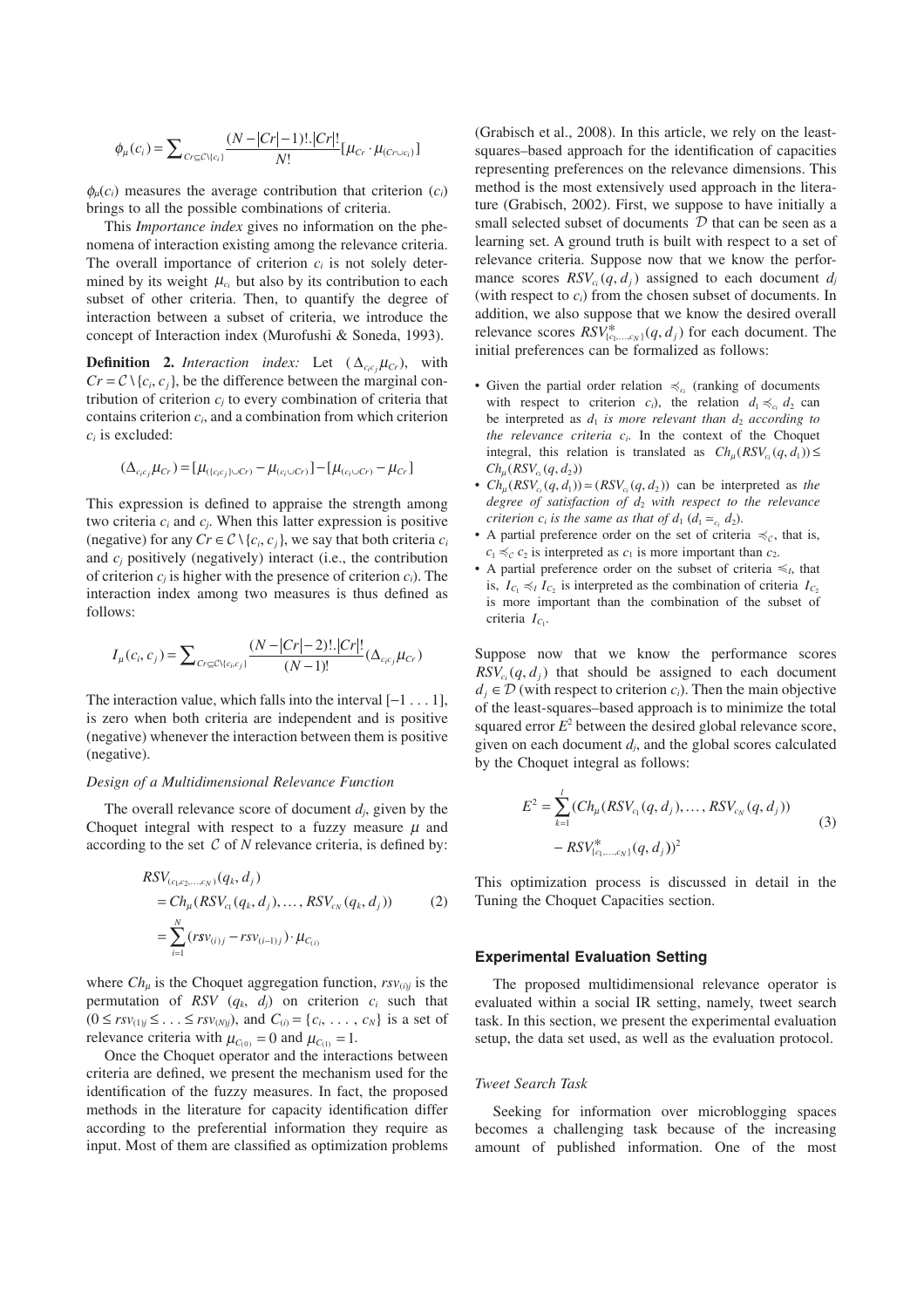well-known microblogging networking services that enables users to broadcast informations is Twitter.<sup>3</sup> The TREC 2011 Microblog Track (Ounis et al., 2011) defines tweet search as a real-time ad hoc task where the users are interested in the most recent and relevant information. Recent works addressing the tweet search integrate a number of interesting features that were identified with potential implications in the final ranking of documents (Duan et al., 2010; Nagmoti et al., 2010). A number of proposed criteria include, for instance, textual features, user's preferences, microblogging, and social network features. In this work, we evaluate our Choquet integral–based operator in a tweet search setting considering three relevance criteria: *topicality, recency,* and *authority*. The aggregation of these criteria with the Choquet integral with respect to a fuzzy measure  $\mu$ , in response to a user' query  $q$ , is defined as:

$$
Ch_{\mu}(RSV_{To}(q, T_j), RSV_{Au}(q, T_j), RSV_{Re}(q, T_j))
$$
  
= 
$$
\sum_{i=1}^{3} (rsv_{(i)j} - rsv_{(i-1)j}) \cdot \mu_{C_{(i)}}
$$
 (4)

where  $T_i$  is a *tweet* (or microblog),  $rsv_{(i)}$  indicates that the performance score<sup>4</sup> considering criterion  $c_i$  on query  $q$ has been permuted such that  $0 \leq rsv_{(1)j} \leq rsv_{(2)j} \leq rsv_{(3)j}$  (i.e.,  $rsv_{(i)j}$  is the *i-th* smallest  $d_j$  score obtained on criterion  $c_i \in \{To, Au, Re\}$ ). Note that  $C_{(i)} = \{c_i, \ldots, c_3\}$ , and  $Ch_\mu$  is the global score that defines the final ranking of each tweet with respect to the three criteria.

In the following list, we present a formal description of these relevance criteria in our evaluation setting.

• *Topicality:* a content relevance criterion that describes the relevance between queries and tweets. To deal with this criterion, we propose to use the Okapi BM25 ranking function to rank tweets according to their relevance to a given search query. The standard BM25 weighting function is defined as follows:

$$
BM25(T, Q) = \sum_{q_i \in Q} \frac{Idf(q_i) \cdot tf(q_i, T) \cdot (k_1 + 1)}{tf(q_i, T) + k_1 \left(1 - b + b \frac{Length(T)}{avg_{length}}\right)}
$$
(5)

where  $Idf(q_i)$  is the inverse document frequency, *Length*(*T*) denotes the length of *tweet T*, and *avglength* represents the average length of tweets in the collection.

- *Authority:* represents the influence of tweets' authors in Twitter. We define it as it was presented by Nagmoti et al.  $(2010)$ :  $Au(T) = Au_{nb}(T) + Au_{me}(T)$ , where:
	- $Au<sub>nb</sub>(T)$  is the *total number of tweets*, to favor tweets published by influential users.  $Au_{nb}(T) = N(a_i(T))$ , where  $a_i(T)$ represents the author of tweet *T* and  $N(a_i(T))$  denotes the number of tweets published by *ai*.
	- *Aume*(*T*) is *number of mentions*, that is, the more an author has been cited (or mentioned), the more popular he is. It is

TABLE 4. Statistics of the TREC 2011 and 2012 Microblog tracks data set.

| Tweets                     | 16, 141, 812 |
|----------------------------|--------------|
| Null tweets                | 1,204,053    |
| Unique terms               | 7,781,775    |
| Microbloggers              | 5,356,432    |
| TREC Microblog 2011 Topics | 49           |
| TREC Microblog 2012 Topics | 60           |
|                            |              |

defined as  $Au_{me}(T) = N_{me}(a_i(T))$ , whereas  $N_{me}(a_i(T))$  denotes the number of times the author of tweet *T* has been mentioned in the collection.

• *Recency:* the difference between the time a tweet was published  $T_p(T)$  and the query submission's time stamp  $T_s(Q)$ .  $Re(T) = T_s(Q) - T_p(T)$ . Because we are interested in attempting the real-time ad hoc search task, all the tweets that occurred after the query time are excluded from the scoring.

#### *Experimental Data Sets*

We exploit the data sets distributed by TREC 2011 and 2012 Microblog tracks (Ounis et al., 2011, 2012). The Microblog Track is a focus area within TREC to examine search issues in Twitter. The *Tweets2011* corpus includes approximately 16 million tweets published over 16 days. The real-time ad hoc task of the TREC Microblog 2011 track includes 49 time-stamped topics that serve as queries. Each topic represents an information need at a specific point in time. Actually, we exploit the 49 topics of the TREC Microblog 2011 track for the capacities learning, and we used the 60 TREC Microblog 2012 track for testing (Ounis et al., 2012). The general data set statistics are reported in Table 4.

We use the Terrier<sup>5</sup> search engine for indexing and retrieval. Because the task focuses on English tweets only, we eliminated the non-English tweets using a simple language identifier tool. We also used some regular expressions to filter out some common types of tokens known in Twitter, but we did not filter the terms starting with the @ or # symbols. Although spam tweets are included, we did not perform any further processing because the main concern of our work is the multicriteria relevance assessment.

#### *Evaluation Protocol*

We adopt an evaluation protocol, consisting of two steps, as described in the following list.

• *Training step:* This step consists of learning the Choquet capacities that are of use within each relevance dimension and each subset of relevance criteria in the aggregation process. Thus, we propose to exploit the TREC Microblog 2011 track (49) topics to test different combinations of capacities. Because the relevance assessments relative to the track are

http://www.twitter.com

<sup>4</sup>All the performance scores are normalized so that they belong to  $[0 \dots 1]$ .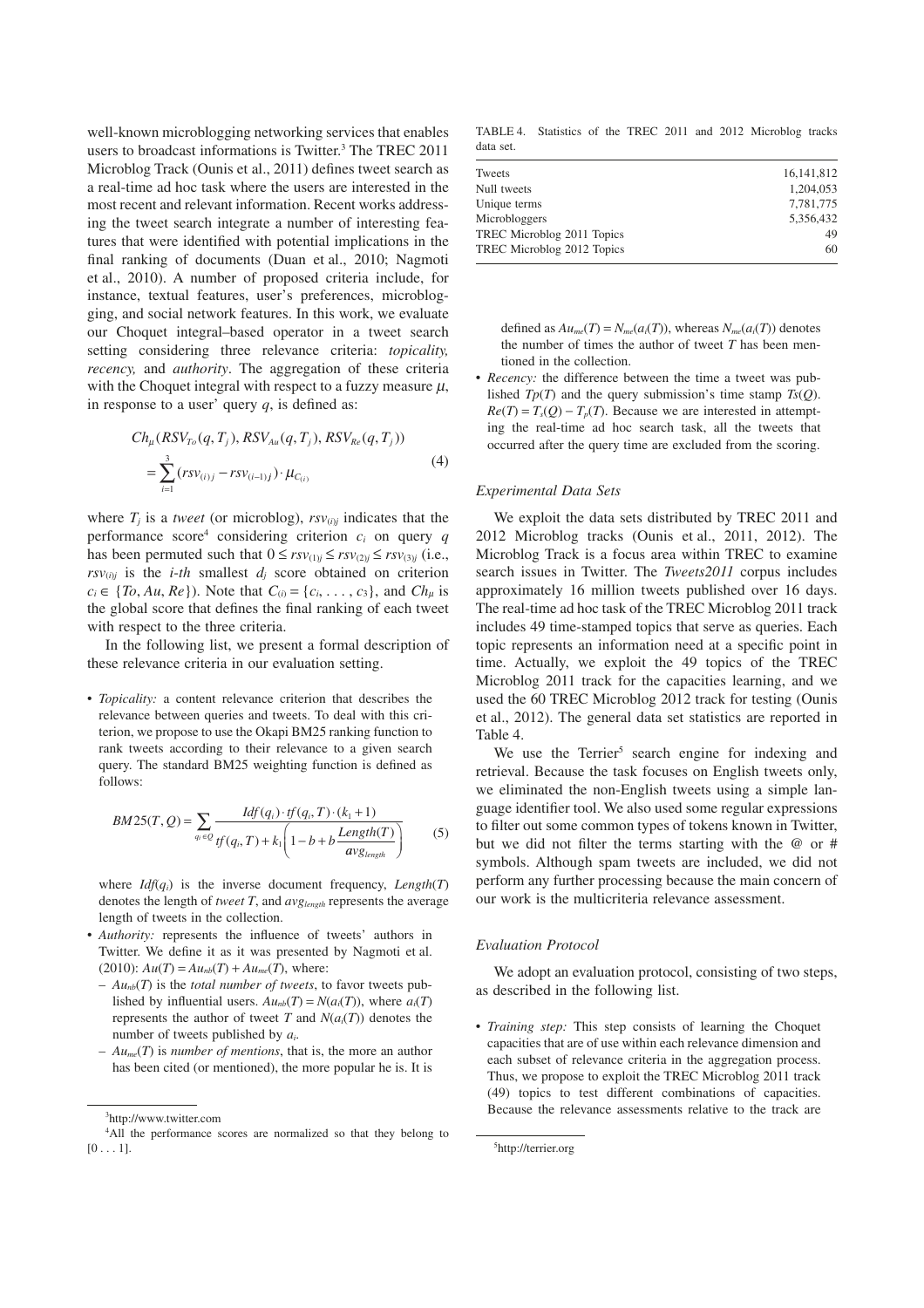| Rank correlation coefficient for the single criteria rankings |                  |                          |                 | Rank correlation coefficient for the subset of criteria |        |                          |            |
|---------------------------------------------------------------|------------------|--------------------------|-----------------|---------------------------------------------------------|--------|--------------------------|------------|
| Criterion                                                     | Topicality $(T)$ | Recency $(R)$            | Authority $(A)$ | Criterion                                               | {T. R} | {T. A}                   | $\{R, A\}$ |
| Topicality                                                    |                  | .1580                    | .0013           | $\{T, R\}$                                              |        | .2290                    | .1210      |
| Recency                                                       |                  |                          | .0010           | $\{T, A\}$                                              |        |                          | $-.1030$   |
| Authority                                                     |                  | $\overline{\phantom{m}}$ |                 | $\{R, A\}$                                              |        | $\overline{\phantom{m}}$ |            |

TABLE 5. Rank correlation analysis of the relevance criteria in the tweet search task.

available, we select the best capacities that optimize our aggregation model effectiveness in such an IR task.

• *Testing step:* This step consists of testing the iAggregator effectiveness based on the TREC Microblog 2012 track (60) topics. To assess the effectiveness of our approach, we rely on the precisions at rank 10, 20, 30 denoted, respectively, by P@10, P@20, P@30, and mean average precision (*MAP*). We note that P@30 is used officially to evaluate the retrieval performances of the participating groups in the Microblog Tracks. These evaluation measures are computed with the standard *trec*\_*eval*<sup>6</sup> tool.

Moreover, as is case for learning-to-rank methods (Liu, 2009; Macdonald, Santos, & Ounis, 2013), our Choquetbased approach involves the use of a sample of top-ranked documents returned in response to a given query, initially based on the BM25 standard weighting model. Then these documents are reranked with respect to the other criteria and the aggregation is done on the three relevance dimensions. This manner in which the approach is deployed is also used by most of the TREC Microblog participants (Liang, Qiang, Hong, Fei, & Yang, 2012; Miyanishi, Seki, & Uehara, 2012), who used instead of BM25 a language model ranking. The participants are required to return top-ranked tweets before a query time per document according to their relevance score.

# **Results and Discussion**

In this section, we evaluate the effectiveness of iAggregator. We start first by introducing the evaluation objectives, as well as the method used to tune the Choquet capacities, and then discuss the retrieval results.

# *Evaluation Objectives*

The aim of the experiments presented in the remainder is twofold:

• *Evaluate the impact of criteria interactions.* We show the ability of the Choquet integral in combining the relevance of dependent dimensions. The dependency property is estimated using a ranking correlation analysis. We also exploit the interaction and importance indices given through the fuzzy measure (cf. Definition of the Fuzzy Measure on the Set of Relevance Dimensions section) to estimate the interactions

between the considered criteria. The impact of the criteria dependency on the retrieval performances is also discussed.

• *Compare iAggregator with state-of-the-art aggregation operators.* We compare our approach versus the *Am*, the *Wam*, and the linear combination mechanism, as well as the Min, Max, Owa (Yager, 1988), OWmin (Dubois & Prade, 1996), And, and Scoring aggregation operators (Costa Pereira et al., 2009). Afterward, we evaluate iAggregator with three conventional state-of-the-art learning-to-rank algorithms, namely, RankNet (Burges et al., 2005), RankSVM (Joachims, 2006), and ListNet (Cao, Qin, Liu, Tsai, & Li, 2007).

#### *Correlation Analysis of the Relevance Dimensions*

One of the main advantages in using the Choquet integral is its ability to aggregate interacting or correlated criteria. We present a correlation analysis of the relevance dimensions through the Kendall's tau (*τ*) coefficient (Kendall, 1938). Our objective is to show the interaction that could exist among the set of the considered criteria and to justify the use of the Choquet integral in such problems, considering the wide range of works proving this fact (Carterette et al., 2011; Wei et al., 2010).

Kendall's *τ* correlation coefficient analyzes the agreement between two rankings considering concordant and discordant pairs. We analyze the agreement between tweet rankings returned by each considered criterion solely on one side and subsets of criteria on the other side. The more similar (reversed) the rankings are, the closer to 1 the correlation coefficient  $\tau$  is (-1). If the rankings are independent, then we would expect the coefficient to be approximately equal to zero. Table 5 shows the rank correlation coefficient for the individual criteria rankings and for the subset of relevance criteria rankings. Each coefficient is computed over the TREC Microblog 2012 track topics rankings. The global results are averaged over the resulted documents from each ranking. At a glance, Table 5 highlights that *recency* and *topicality* are significantly correlated, whereas authority seems to be independent and less important. From Table 5 we notice, unlikely, that authority impacts ranking in the presence of both *topicality* and *recency*. One can see that the impact is more important in presence of *topicality*, which is quite expected.

To present an in-depth understanding of this interaction phenomena, we show in the following the Shapley values, as well as the interaction indices, obtained through the fuzzy <sup>6</sup>http://trec.nist.gov/trec\_eval measure within the TREC Microblog 2011 data set. These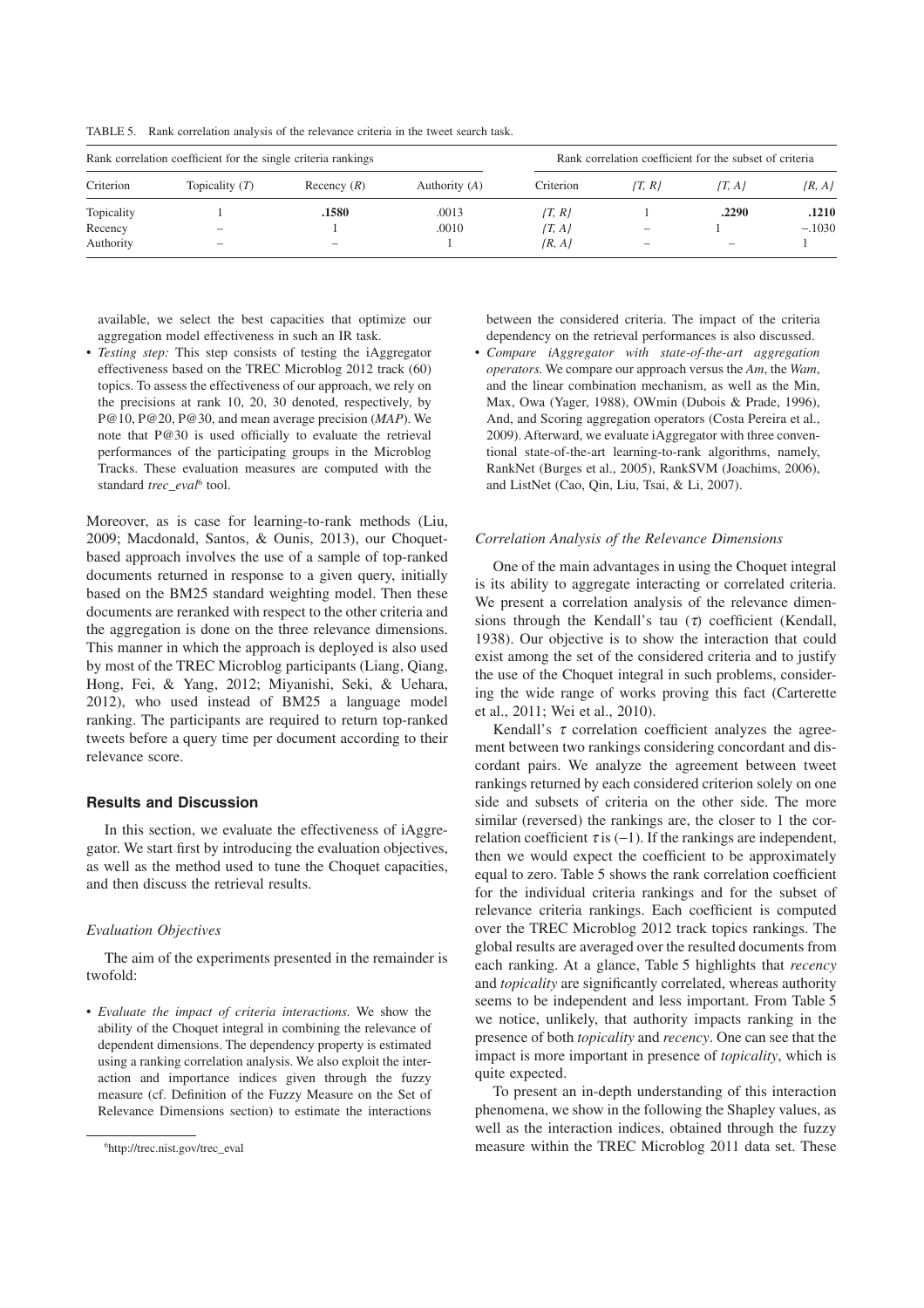TABLE 6. Criteria importance and interaction indices.

| Criterion                  | Topicality | Recency | Authority |
|----------------------------|------------|---------|-----------|
| Criterion importance index | 0.63       | 0.25    | 0.12      |
| Criteria interaction index |            |         |           |
| Topicality                 |            | $+0.18$ | $+0.01$   |
| Recency                    |            |         | $-0.10$   |
| Authority                  |            |         |           |

parameters provide meaningful information that can be used to interpret the resulting model behavior.

As shown in Table 6, given the marginal contribution of the content matching criterion in this IR task, we notice the high importance index of *topicality* with a value of 0.631. The *recency* relevance criterion is also given quite high importance compared with the authority relevance dimension. This is not surprising given that we deal with a realtime ad hoc task and we are interested in the most relevant and recent tweets (Ounis et al., 2011). To analyze the Interaction phenomena existing among these relevance criteria and quantify its degree, we report in Table 6 the values of the Interaction index between the three relevance criteria: topicality, recency, and authority. From Table 6 we can also remark that the authority criterion is not important and it does not bring any contribution when it is combined with topical relevance criteria.

Also notice a positive interaction between the topicality and recency relevance criteria. This explains the higher contribution of these two criteria on the overall global scoring when they are present together, and this concords with the aim of the considered IR setting. These results are in concordance with those obtained by Kendall's *τ* correlation coefficient, which prove the dependencies between the relevance criteria and motivate the use of the Choquet integral to aggregate them.

### *Tuning the Choquet Capacities*

In this section, we study the tuning of the capacity values that should be assigned to each criterion and each subset of criteria before computing the global Choquet scores. Because we have the relevance assessments corresponding to the TREC Microblog 2011 track topics, we used the least-squares–based approach (cf. Design of a Multidimensional Relevance Function section) to tune the best combination of capacities that should be attributed to the relevance dimensions. Actually, each combination  $\mu^{(i)}$  is composed by the following subsets of criteria:

# $\mu^{(i)} = \{\mu_{\{topically\}}, \mu_{\{authority\}}, \mu_{\{recency\}}, \mu_{\{topically, authority\}},\}$  $\mu_{\{top, \, \, \text{reconv}\}, \, \mu_{\{reconv, \, \, \text{authority}\}}\}.$

The different experimental capacity combinations  $\mu_{\{\cdot\}}$  used within each criterion and each combination of criteria fall into [0 . . . 1] and are computed with a step equal to .1. The method used for assigning capacity values for these relevance criteria is described as follows:

TABLE 7. Notation used within Algorithm 1.

| Notation                  | Description                                                                                                                                                                                                                                                    |
|---------------------------|----------------------------------------------------------------------------------------------------------------------------------------------------------------------------------------------------------------------------------------------------------------|
| $O_{learn}$               | The set of queries used to train the capacity values                                                                                                                                                                                                           |
| D                         | The document collection                                                                                                                                                                                                                                        |
| grels                     | The set of user's relevance assessments including relevant<br>documents for each query $q \in Q_{learn}$                                                                                                                                                       |
|                           | $qrels(q)$ : relevant documents of query q                                                                                                                                                                                                                     |
| $\mathcal{S}_{\mu^{(l)}}$ | The set of the experimented capacity combination values;<br>each combination $\mu^{(i)} \in S_{\mu^{(i)}}$ contains the capacities<br>values of all the set and subsets of criteria; for instance,<br>in the case of three criteria, each $\mu^{(i)}$ involves |
|                           | $(\{\mu_{c_1}; \mu_{c_2}; \mu_{c_3}; \mu_{c_4}; \mu_{c_4}; \mu_{c_5}; \mu_{c_6}; \})$                                                                                                                                                                          |

- *Step 1:* We start by assigning higher capacity values to the *topical* criterion, and we start by .8. The capacity values of the *recency* and *authority* criteria are, respectively, equal to .1 and .1, that is, the sum of the three relevance criteria capacities is 1. The capacity values of each subset of criteria are the sum of its single capacity criteria. Then, we decrement the *topical* capacity value by .1 and we increment the *recency* capacity value, with the same step. This process is repeated until the *topical* capacity reaches .1 and the *recency* criterion capacity reaches .8.
- *Step 2:*We assign the *recency* criterion a high capacity, equal to .8. We decrement the *recency* capacity and we increment the *authority* criterion capacity until it reaches .8 (the step is .1).
- *Step 3:* We assign the *authority* criterion a high capacity, equal to .8. We decrement the *authority* capacity and we increment the *topicality* criterion capacity until it reaches .8 (the step is .1).

The method is detailed in Algorithm 1, while Table 7 describes the notations used within Algorithm 1.

|                                                                                                                     | <b>Algorithm 1</b> Identification of the Fuzzy Measures |  |
|---------------------------------------------------------------------------------------------------------------------|---------------------------------------------------------|--|
| $\mathbf{D}_{\mathbf{z}}$ and $\mathbf{E}_{\mathbf{z}}$ and $\mathbf{E}_{\mathbf{z}}$ and $\mathbf{E}_{\mathbf{z}}$ |                                                         |  |

**Data:** The set of queries *Qlearn*, document collection , the set *qrels* of relevance assessments, capacity combinations.

**Result:** Capacity values  $\mu_{\{i\}}$  of all the criteria and the subset of criteria. 1. **For** each query  $q_k \in Q_{learn}$  **do** 

- 2. **For** each capacity combination value **do**
- 3. Compute the *P*@*X* of the returned documents in response to query *qk*.
- 4. **End for**
- 5. **End for**
- 6. Select the combination of capacities  $\mu^{(*)}$  that gives the best average *P*@*X* on the training set *Qlearn*.
- 7. Select a subset of returned relevant documents  $d_i \in R(q_k)$  such as  $R(q_k) \subset \text{qrels}(q_k)$  with their given partial and global scores based on combination  $\mu^{(*)}$ .
- 8. Select a subset of returned nonrelevant documents  $d_{nr} \in NR(q_k)$  such as and  $d_{nr} \notin qrels(q_k)$  with their given partial and global scores based on combination  $\mu^{(*)}$ .
- 9. Assign to each document  $d_i \in R(q_k)$  higher (partial and global) scores than each document  $d_{nr} \in NR(q_k)$  (even if they are ranked on the bottom).
- 10. Apply the least-squares–based approach on the set of assigned scores, return the outcome  $\mu$ <sup>(\*\*)</sup>.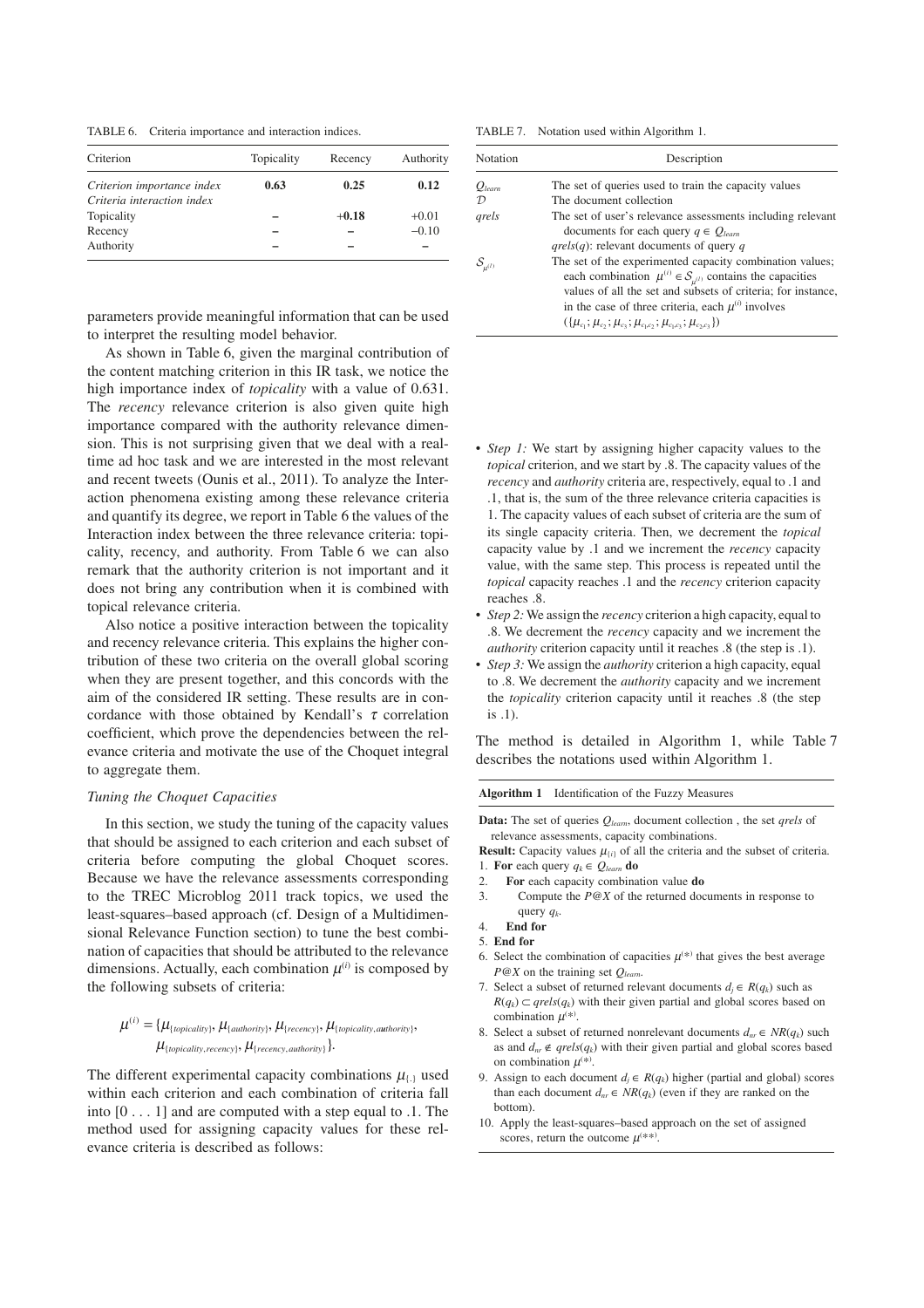

FIG. 2. iAggregator effectiveness within different capacity combination values on the learning phase. [Color figure can be viewed in the online issue, which is available at wileyonlinelibrary.com.]

We denote by  $(\mu^{(1)})$  the best combination obtained during the learning phase, which gives the higher average value of P@30 on the set of the TREC Microblog 2011 learning topics. This combination includes the following values:  $\mu_T = .8$ ,  $\mu_A = .1$ ,  $\mu_R = .1$ ,  $\mu_{TA} = .9$ ,  $\mu_{TR} = .9$ ,  $\mu_{AR} = .2$ , where *T*, *A*, and *R* represent, respectively, topicality, authority, and recency.

Figure 2 plots the performance of our approach within the TREC Microblog 2011 track topics, using the test combinations of capacities, which are obtained as described earlier. The *x*-axis represents the 21 trained capacities combinations  $\mu^{(i)} \in S_{\mu^{(i)}},$  which correspond to the fuzzy measures values of each criterion and each subset of criteria, as previously illustrated. The *y*-axis represents the results obtained in terms of P@30 after application of the Choquet integral within the aforementioned relevance criteria (*To*, *Au*, *Re*). The highlighted value in Figure 2  $(\mu^{(1)})$  indicates the best combination obtained during the learning phase because it gives the higher average value of P@30 on the set of the TREC Microblog 2011 learning topics (*Qlearn*).

As may be seen from the returned capacity combination values of  $(\mu^{(1)})$  and from the other combination values in Figure 2, iAggregator is likely to be penalized for showing any preference for tweets, for which the topical and authority criteria are important. In fact, iAggregator is underperformed for topics for which tweets' scores are important with respect to criterion authority; those tweets occur deeper in the ranking. Nevertheless, more recent topically scored tweets are more likely to be relevant, and this explains the positive interaction for both criteria. Therefore, because the system performs well when the topical and recency criteria are important, we consider it a "success" at dealing with the real-time TREC Microblog task.

Furthermore, the capacity combination returned by the least-squares–based approach  $\mu^{(*)}$  includes the following criteria capacity values:  $(\mu_{T_0} = 0.633, \mu_{Re} = 0.204,$  $\mu_{Au} = 0.153$ ,  $\mu_{(To,Re)} = 0.961$ ,  $\mu_{(To,Au)} = -0.210$ ,  $\mu_{(Re,Au)} = -0.5$ ). Our approach gives more importance to the *topical* and *recency* criteria. This fits well the Microblog track aim, because users are generally interested in tweets arriving at a specific time and concerning something happening now. We notice that the capacity values on the subsets {*To*, *Au*} and {*Re*, *Au*} are negative. Thus, the contribution of the *topicality* relevance criterion to every combination of criteria that does not contain *authority* is greater than its contribution when the criterion *authority* is highly scored. The same fact holds for the relevance dimensions recency and authority. The *authority* relevance dimension, interacts negatively with both other criteria. Furthermore, despite its importance as a relevance criterion in Twitter (Chen et al., 2012), the *authority* criterion does not appear to be a factor for the topic, which explain, the negative capacities assigned to  $\mu_{(T_0, A_0)}$  and  $\mu_{(Re,Au)}$ . However, the higher fuzzy measure associated with {*To*, *Re*} indicates a positive interaction between both criteria. Interestingly, all the capacities obtained on the combination of relevance dimensions support the assumption that these criteria usually interact, and this fact should be considered whenever it comes to aggregating them. All these results are consistent with those obtained from the correlation analysis presented in the Correlation Analysis of the Relevance Dimensions section.

#### *Effectiveness Evaluation*

In this section, we report the comparative effectiveness of iAggregator with state-of-the-art aggregation approaches and learning-to-rank methods.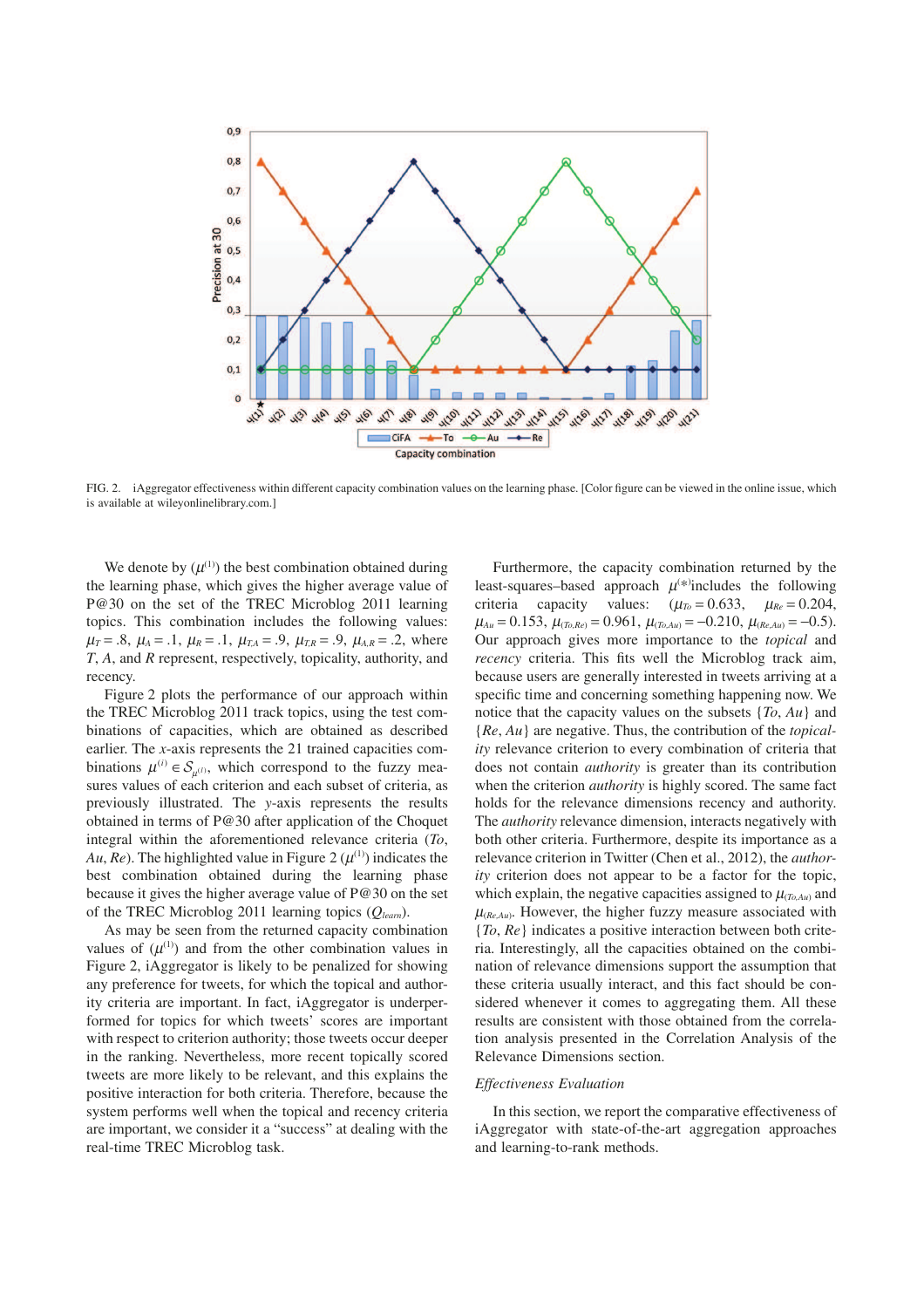TABLE 8. Comparative evaluation of retrieval effectiveness with state-of-the-art aggregation operators.

| Operator    | P@10              | P@20                 | P@30              | <b>MAP</b> | $%$ Change |
|-------------|-------------------|----------------------|-------------------|------------|------------|
| Am          | $.1140*$          | $.0991$ <sup>†</sup> | $.0936^{\dagger}$ | .0535      | $+59.89\%$ |
| Wam         | $.1161^{\dagger}$ | $.0991$ <sup>†</sup> | $.0929^{\dagger}$ | .0539      | $+60.28\%$ |
| Lcs         | $.1860*$          | $.1833*$             | $.1854*$          | .0928      | $+20.73%$  |
| Max         | $.1088^{\dagger}$ | $.0895^{\dagger}$    | $.0860*$          | .0604      | $+63,23\%$ |
| Min         | .1793*            | $.1767*$             | $.1764^{\dagger}$ | .0879      | $+24.58\%$ |
| Owa         | $.1879*$          | $.1776*$             | $.1764^{\dagger}$ | .0882      | $+24.58\%$ |
| OWMin       | $.1897*$          | $.1776*$             | $.1833*$          | .0902      | $+21.63%$  |
| And         | .1793*            | $.1767*$             | $.1764^{\dagger}$ | .0882      | $+24.58\%$ |
| Scoring     | $.2018*$          | $.1982*$             | $.1977^{\dagger}$ | .1091      | $+15.47\%$ |
| iAggregator | .2345             | .2293                | .2339             | .1252      |            |
|             | $+13.94\%$        | $+13.56\%$           | $+15.47\%$        | $+12.85\%$ |            |

*Note.* % change indicates the iAggregator improvements in terms of P@30. The last row shows the iAggregator improvement in terms of P@X and *MAP* with the best baseline (i.e., Scoring).

The symbols  $*, \dagger$ , and  $\ddagger$  denote the Student test significance:  $*.01 < t \leq .05$ , <sup>†</sup> $t \leq .01,$  <sup>‡</sup>.05 <  $t \leq .1$ .

*Comparative evaluation with state-of-the-art aggregation operators.* In this section, we compare our approach with some traditional and state-of-the-art aggregation operators, more particularly with the *Am*, the *Wam*, and the Lcs, as well as the Min, Max, Owa (Yager, 1988), OWmin (Dubois & Prade, 1996), And, and Scoring aggregation operators (Costa Pereira et al., 2012). The final scoring function for linear combination is computed as follows:  $LCS(T) =$  $\sum_{i=1}^{3} (\alpha_i l c s_i(T))$ , where  $l c s_i(T)$  is the performance score of tweet *T* on the criterion  $c_i$ , with  $i \in$  *{topicality, authority, recency}*. The criteria weights used within *Wam* and Lcs are tuned during the capacities learning phase within the TREC Microblog 2011 topics. The criteria weights used within Wam and Lcs are tuned during the capacities learning phase and then associated the optimal weights, that is, those giving the best average on P@30 within the TREC Microblog 2011 topics:  $\alpha_{reconv} = .23$ ,  $\alpha_{authority} = .16$ , and  $\alpha_{topicality} = .61$ , where  $\alpha_i$  is the weight of the criterion  $c_i$ .

Table 8 reports the results by means of P@10, P@30, and *MAP* obtained by iAggregator against the aforementioned aggregation baseline operators.

As shown in Table 8, our aggregation model outperforms all baselines in both high precisions and MAP. To evaluate the significance of iAggregator improvement, we conducted a paired two-tailed *t* test. Significance testing based on the Student *t*-test statistic is computed on the basis of all the tested precision levels. The *p* values are have marked with the symbols \*, †, and ‡ statistically significant differences. The positive improvements obtained by our approach were found to be statistically significant with *p* values between .01 and .05 for Lcs, and with  $p < .01$  for the other aggregation operators. From Table 8 we also remark that the performances' improvements are important for the classical aggregation operators. We found performance improvements up to P@30 values of about 60.26% for the *Wam* and of 63.23% for the Max operator; then the *Am* had a similar performance, even enough that there is a slight improvement drop. For the Scoring operator, the significant improvement is less important. As we considered the prioritization scenario  $Sc_1$ : {*topicality*} > {*recency*} > {*authority*}, giving the best P@30 average, we can conclude that the obtained difference of performance, in favor of iAggregator, is explained by the interactions existing among the set of criteria, which we involved by means of the fuzzy measures. Thus, the global scores can no longer be biased by dependent criteria. Compared with the And operator, the improvement is significantly better. We also notice that although it is a prioritized aggregation method, the And operator exhibits a low performance when compared with those of the Lcs. The same holds for the Owa operator. This can be explained by the tuning performed for Lcs over the criteria weights, during the learning phase to get the best coefficients for each relevance criterion, against the Owa operator, which primarily focuses on the weights with high values and gives low importance to the smallest weights in the evaluation. Because the idea underlying this type of aggregation is to minimize the impact of small document scores with respect to a given criterion, a low weight can be a serious reason for discounting a document, which leads to a biased global evaluation. Regarding the OWmin operator, the performance improvement is about 20%, which is the same as obtained for the Lcs. This method uses a vector of levels of importance to minimize the impact of low weighted terms on the final documents scoring. Unlike Owa, the OWmin operator uses the minimum instead of the average to compute the global documents' scores. This may explain the low performances of the classical averaging aggregation functions as shown by Table 8. From this analysis we can conclude that the major reason for the performance drop of the aggregation operators is the bias introduced by documents with respect to some criteria, especially those that are dependent (cf. Correlation Analysis of the Relevance Dimensions section).

To get a more detailed understanding of the effectiveness of iAggregator with respect to the other aggregation approaches, we show in the overall curves, plot in Figure 3, a comparison with the aggregation methods. The difference in P@30 values between our approach, Owa, OWmin, and prioritized aggregation operators is more important compared with standard aggregation schemes. As previously discussed, the lowest P@30 values are for the *Am* and the *Wam* operators, as well as the Max aggregation method. For the latter, this is likely due to the fact that the global scores are dominated by the best single scores. Roughly speaking, the most satisfied criterion plays the most important role in determining the overall satisfaction degree of a document, even if this relevance criterion is not important for the user (eg., authority). For the Min and And aggregation operators, the similar obtained results are not predictable, because the former is generally dominated by the worst score, whereas the latter, mainly based on the Min operator, penalizes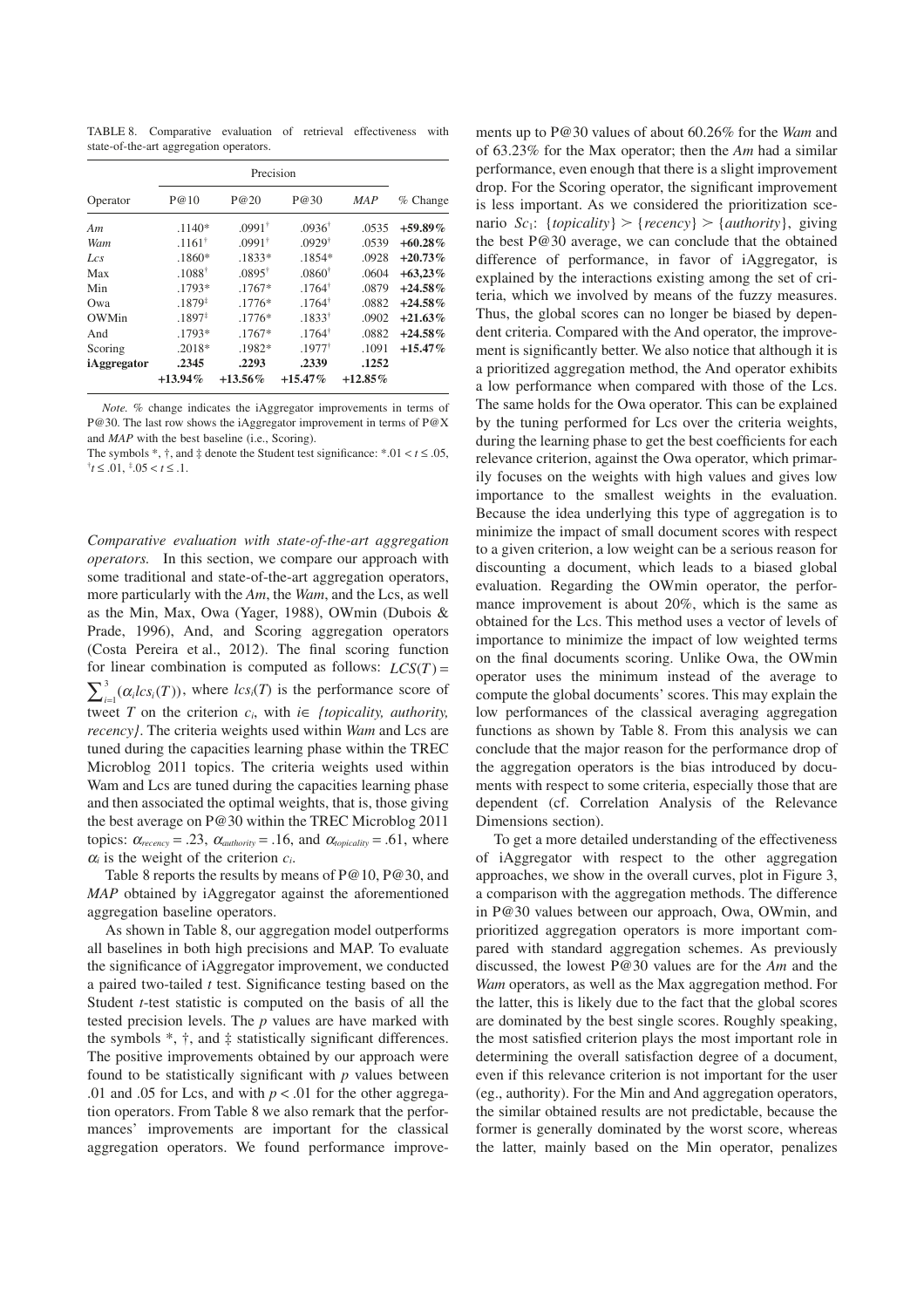

FIG. 3. Average precision at *n* comparison between iAggregator and standard aggregation mechanisms, as well as some state-of-the-art aggregation operators. [Color figure can be viewed in the online issue, which is available at wileyonlinelibrary.com.]

TABLE 9. Percentage of queries  $\mathcal{R}^+$ ,  $\mathcal{R}^-$  and  $\mathcal{R}$  for which iAggregator performs better (lower, equal to) than the different baseline operators, in terms of P@30.

| Query set       | Аm     | Min    | Owa    | Owmin  | Scoring |
|-----------------|--------|--------|--------|--------|---------|
| $\mathcal{R}^+$ | 56.89% | 43.10% | 43.10% | 36.20% | 36.20%  |
| $\mathcal{R}$   | 22.41% | 37.93% | 37.93% | 43.10% | 41.37%  |
| $\mathcal{R}^-$ | 20.68% | 18.96% | 18.96% | 18.96% | 22.41%  |

tweets highly satisfied by the least important criterion. However, if there are many tweets highly scored with respect to the *authority* criterion (which is likely the case), its overall satisfaction degrees would be biased by this relevance criterion.

To further the effectiveness analysis, we present a gain and failure analysis of the iAggregator approach. Table 9 presents the percentage of queries  $\mathcal{R}^+$ ,  $\mathcal{R}^-$ , and  $\mathcal{R}$ , for which iAggregator performs better (lower, equal to) than the different baseline operators, in terms of P@30, with an improvement higher (lower, equal to) than 5% in comparison with the five best baseline operators. From Table 9 we can see that the percentage of queries for which iAggregator is underperformed by the baseline operators is almost the same, with an average of about 20.34%. A manual analysis of these queries revealed that they are practically the same for all the aggregation baselines, with quite a difference for the Am aggregation method. The high percentage for  $\mathcal{R}^+$ queries is attempted, as expected, for the same aggregation operator, that is, the Am. The difference in percentages is also nearly similar for the three sets of queries, and these latter are almost the same for these three sets with respect to the aforementioned baselines. We note that the lower percentage for  $\mathcal{R}^+$  is marked for the Scoring and OWmin aggregation operators with 36.2% of queries, whereas for  $\mathcal{R}^$ queries, the difference is noticeable for the Scoring operator with a percentage of about 22.41%. For the set of  $\mathcal R$  queries, because the behavior of iAggregator and the *Am* aggregation mechanism are totally different, the percentage of queries, for which the performance is in terms of  $P@30$ , is equal for both operators and is too low compared with the other baseline operators.

In Figure 4, we plot the difference performances in terms of P@5 . . . P@1000 between iAggregator and the best baseline operator, namely, the Scoring operator for both  $\mathcal{R}^+$ and  $\mathcal{R}^-$ . As shown in Figure 4a, the difference in performance between both aggregation operators is not very significant for queries  $\mathcal{R}^-$ . Despite the fact that the Scoring operator performs well for these queries, our approach is shown to have quite good results. It is notable that our operator gives a null P@30 score for four queries from  $\mathcal{R}^-$ . The average performance difference is about 5.43%, and the high improvement is marked for  $n = 5$  with a difference equal to 22.21%. The worst P@30 difference performance values are observed for queries *T*63 and *T*65 from the set of the TREC Microblog 2012 track topics with the values of 75.01% and 28.54%, respectively. The first topic, "Bieber and Stewart trading places," is a time-sensitive query. Our model failed in retrieving the most relevant results first. This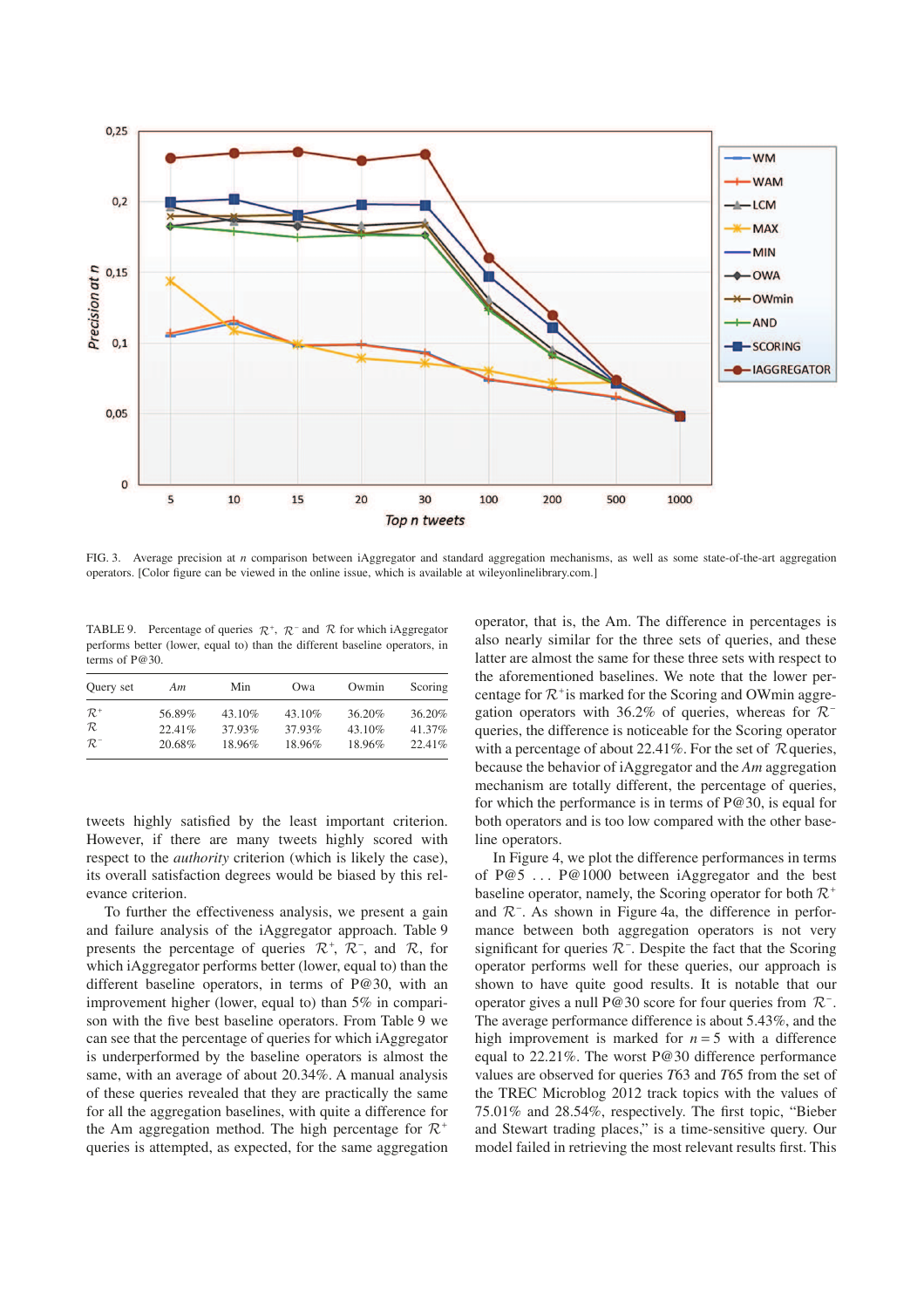

FIG. 4. Average precision at *n* comparison between iAggregator and the Scoring aggregation operator for both queries  $\mathcal{R}^-$  and  $\mathcal{R}^+$ . [Color figure can be viewed in the online issue, which is available at wileyonlinelibrary.com.]

is likely due to the low capacity value assigned to the *recency* criterion ( $\mu_{Re} = 0.204$ ) compared with the *topicality* one ( $\mu_{T_0}$  = 0.633). Although high capacity was assigned to the combination of both relevance dimensions, the Choquet operator failed in retrieving the most relevant tweets on the top of the ranking. The same holds for topic 65, "Michelle Obama's obesity campaign," and this is also likely due to the hypothesis that tweets that are recently published are considered more important. This assumption is not suitable for every topic, because some queries may have relevant tweets that are published in a different prior time without however being recent. For these topics, the Scoring operator performances are quite similar to the other baselines.

For the queries  $\mathcal{R}^+$ , for which iAggregator outperforms the baseline operators, it may be seen from Figure 4 that the performance difference is very significant. This difference is sharper especially for the first *top* 30 retrieved tweets with an average value of about 34.41%, in contrast with an average value of about 14.10 for  $\mathcal{R}^-$  and for the same retrieved tweets. If we take, for instance, the topic number 73, "Iran nuclear program," we notice that iAggregator performs very well for this one, compared with all the other baselines. Likewise, the iAggregator performance for topic number 56, "Hugo Chavez," is worthwhile compared with the other aggregation operators. These two queries are time sensitive, but unlike topics 65 and 63, they are not relevant only at a given moment in time. More relevant tweets related to these two hot topics are published every day. This may explain the importance given to both relevance criteria (with high capacity values) *topicality* and *recency* (cf. Tuning the Choquet Capacities section) after the application of the least-squares-based approach. An in-depth analysis of the nature of topics, as well as the returned relevant tweets, may reveal other interesting issues to improve the accuracy of our aggregation approach.

*Comparative evaluation with learning-to-rank methods.* We present a comparative evaluation of iAggregator versus conventional state-of-the-art learning-to-rank approaches. More specifically, we test our approach with two pairwise algorithms, RankNet and RankSVM, and with a listwise learning-to-rank algorithm, ListNet. We used the open source code for RankSVM from Joachims (2006) and the RankLib library for the algorithms RankNet and ListNet.<sup>7</sup> For all the settings, all these algorithms were run for 200 iterations with the measure P@30 as a loss function. For all the settings, all these algorithms were run for 200 iterations with the measure P@30 as a loss function and then trained with the same ground truth used for tuning the best capacity combination (cf. Evaluation Protocol section).

Table 10 shows that iAggregator significantly outperforms both pairwise and listwise algorithms. The improvement is up to 5% for RankNet and RankSVM, and more than 52% for the ListNet algorithm. The result for RankSVM is quite lower than the other methods, with an improvement varying between 1.87% and 5.17%. We also notice that iAggregator enhances the *MAP* obtained by all the tested approaches with an improvement of 30.43% for the best baseline RankSVM.

To provide an in-depth understanding of the iAggregator improvement in comparison with its counterparts, we present a gain and failure analysis of the iAggregator approach. Table 11 presents the percentage of queries  $\mathcal{R}^+$ and  $\mathcal{R}^-$  for which iAggregator performs better (lower) than the different learning-to-rank methods, in terms of P@30.

Clearly, we can see that the percentage of queries for which iAggregator performs better than the learning-to-rank methods is up to 67.24% for both pairwise algorithms and 72.41% for the listwise one. Despite the similar percentages

<sup>7</sup>http://people.cs.umass.edu/~vdang/ranklib.html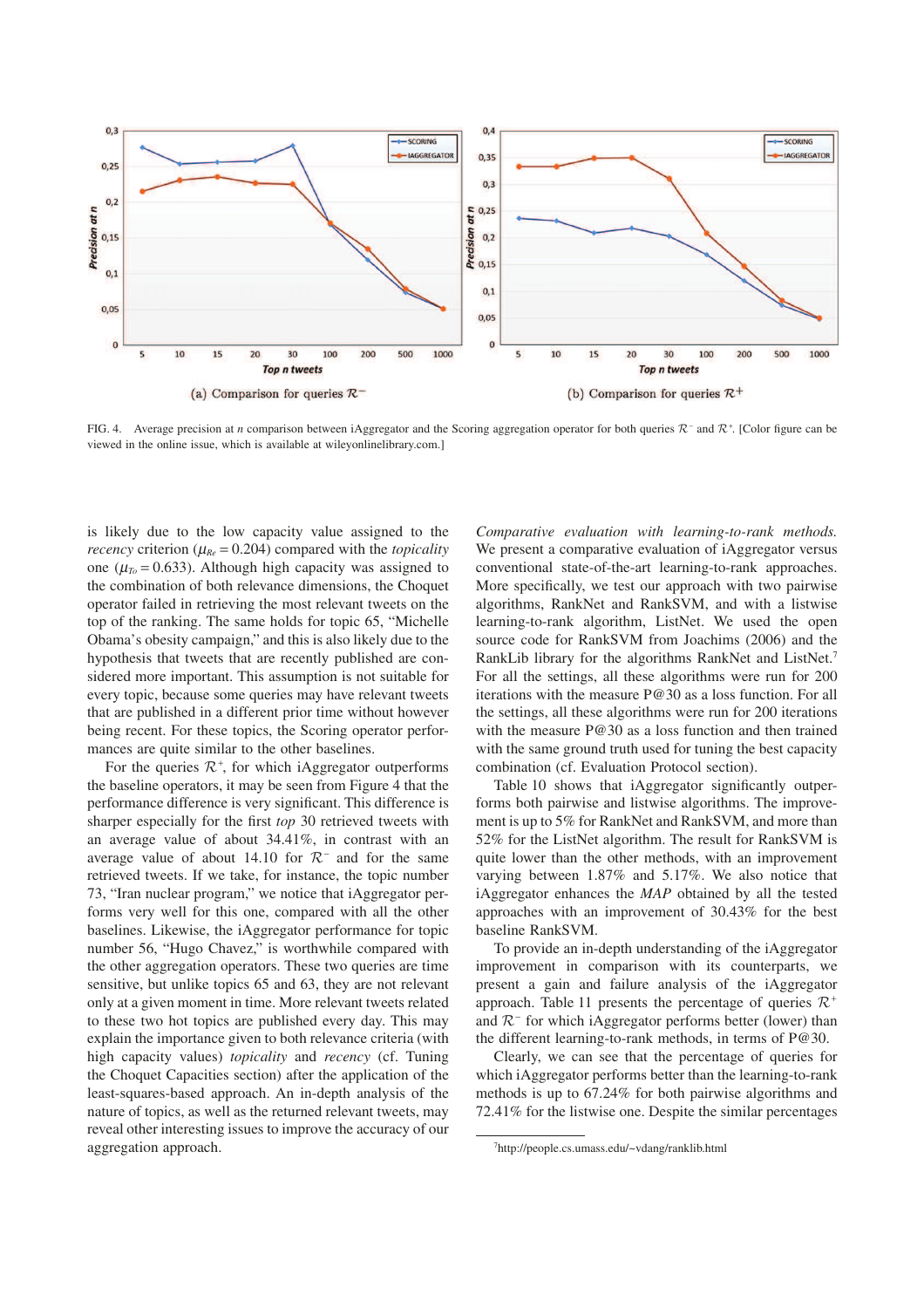TABLE 10. Comparative evaluation of retrieval effectiveness with conventional learning-to-rank methods.

|             |                    | Precision          |                   |                     |            |  |
|-------------|--------------------|--------------------|-------------------|---------------------|------------|--|
| Operator    | P@10               | P@20               | P@30              | <b>MAP</b>          | $%$ change |  |
| RankSVM     | $.2500*$           | $.2250^{+}$        | $.2218^+$         | .0871               | $+5.17\%$  |  |
| RankNet     | $.2448^{\dagger}$  | $.2198^{\dagger}$  | $.2201^+$         | .0858               | $+5.89\%$  |  |
| ListNet     | $.0931*$           | $.1009*$           | $.1115*$          | .0485               | $+52.33\%$ |  |
| iAggregator | .2345<br>$-6.60\%$ | .2293<br>$+1.87\%$ | .2339<br>$+5.17%$ | .1252<br>$+30.43\%$ |            |  |

*Note.* % change indicates the iAggregator improvements in terms of P@30. The last row shows the iAggregator improvement in terms of P@X and *MAP* with the best baseline (i.e., RankSvm).

The symbols  $*, \dagger$ , and  $\ddagger$  denote the Student test significance:  $*.01 < t \le .05;$ <sup>‡</sup>.05 <  $t$  ≤ .1; <sup>‡</sup> $t$  ≤ .01.

TABLE 11. Percentage of queries  $\mathcal{R}^+$  and  $\mathcal{R}^-$  for which iAggregator performs better (lower) than the different learning-to-rank methods, in terms of P@30.

| Query set       | RankSVM | RankNet | ListNet |  |
|-----------------|---------|---------|---------|--|
| $\mathcal{R}^+$ | 67.24%  | 67.24%  | 72.41%  |  |
| $\mathcal{R}^-$ | 32.76%  | 32.76%  | 27.59%  |  |

obtained for  $\mathcal{R}^+$  and  $\mathcal{R}^-$  with respect to RankSVM and RankNet, the analysis of these queries reveals that they are not totally the same for both algorithms. The high percentage for  $\mathcal{R}^+$ queries is achieved with for the ListNet algorithm with a percentage of about 72.41%.

In Figure 5, we plot the difference in performances in terms of P@5 . . . P@1000 between iAggregator and RankSVM (the best baseline) for both  $\mathcal{R}^+$  and  $\mathcal{R}^-$ . Obviously, we can note from Figure 5 that the difference of performance between iAggregator and the baseline is quite significant for queries  $\mathcal{R}^-$ . This is not surprising given the fact that the percentage of queries for which iAggregator performs better than RankSVM is relatively high (up to 67.24%) and given that the improvement in terms of P@30, despite being significant, is quite low (+5.17%).

For the queries  $\mathcal{R}^+$ , for which iAggregator outperforms the baseline learning-to-rank methods, we can see from Figure 5 that the performance difference is less significant. In contrast with  $\mathcal{R}^-$ , for which RankSVM outperforms iAggregator only for the first top 100 tweets, we notice that for  $\mathcal{R}^+$ , RankSVM is outperformed for all the top  $K$  tweets. This may explain the high improvement marked by iAggregator in terms of *MAP* (30.43%) against the baselines. Likewise, we may further enhance these results by improving the ranking of the relevant tweets returned in the bottom (i.e., below the top 30 tweets).

*Comparative evaluation with official TREC Microblog results.* We compare our results with the high-performing official results from the TREC Microblog 2012 track (Ounis et al., 2012), in terms of the official measures (P@30 and *MAP*).

Results shown in Table 12 are rather promising because we outperform the scores of the TREC P@30 and *MAP* medians. This fact holds despite the quite small number of criteria, which was not the case for most of the participating groups. Moreover, apart from the capacities learning performed over the Microblog 2012 Track topics, we did not make use of any external evidence. It can be seen from Tables 8, 10, and 12 that the MAP values obtained in our IR setting are relatively low compared with those of the official P@30 measure. Because this fact holds for our Choquetbased method, as well as all the tested baselines, we may assert that these low values are not related to the aggregation phase. The major reason for that lies in the rankings returned by the query-likelihood *BM*25 model (topical criterion), on which were based the computation of the recency and authority document's scores. Still, our results are promising regarding the IR task setting and the track official evaluation measure used to judge the TREC participants' results.

### **Conclusion**

Aggregation of multiple relevance criteria is attracting increasing attention in the IR community. Research shows performance improvement in the quality of IR systems, when many relevance dimensions are combined together. Prior work reveals that there is a compelling need to design generally effective multicriteria aggregation frameworks to accurately combine all relevance criteria by taking into account their interdependency. In this article, after a critical review of the literature concerning multicriteria relevance aggregation, we proposed a new fuzzy integral-based approach, called *iAggregator,* based on the Choquet mathematical operator, for multidimensional relevance aggregation. This operator supports the observation that relevance criteria may interact with each other and have a significant effect on how well a ranking is assessed in a real-world IR setting. The effectiveness of the aggregation approach has been evaluated within a social microblogging IR setting, more particularly, a tweet search task where we made use of three relevance criteria. The iAggregator performance evaluation conducted within the TREC Microblog 2011 and 2012 tracks showed that the proposed operator improves the ranking of the documents, in comparison with state-of-theart aggregation operators, when relevance criteria interactions are taken into account by means of the fuzzy measure. An analysis of the success and failure of the search at the query level revealed that our approach performs well for time-sensitive hot topics for which tweets are not only relevant at a given moment in time, and that there is a need to further improve the performed capacity tuning. The study also showed that iAggregator performs better than the other baselines for most of the TREC Microblog 2012 track topics. We also compared our approach with some representative learning-to-rank methods and showed that it performs better in terms of precision at different ranks and *MAP*. This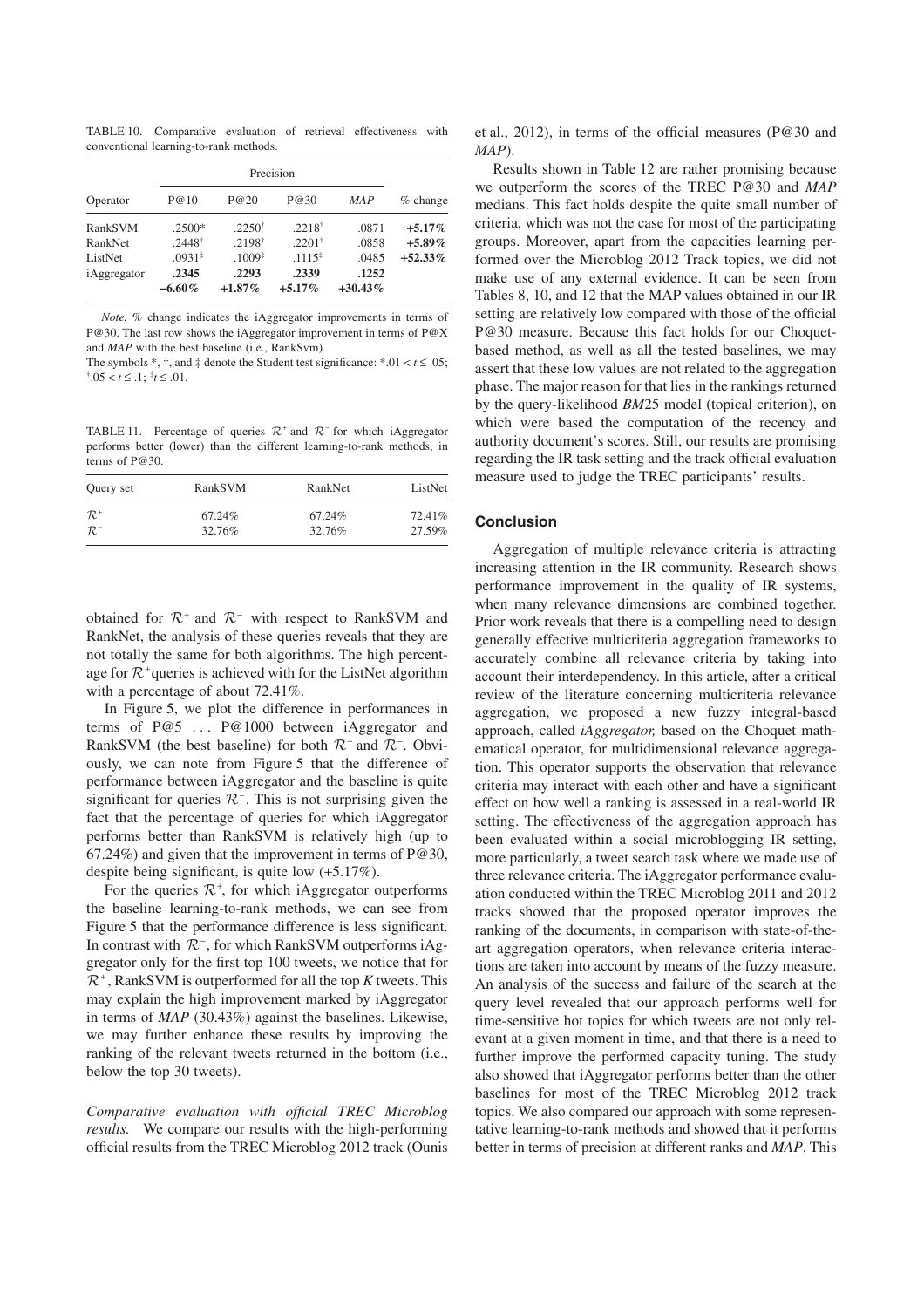

FIG. 5. Average precision at *n* comparison between iAggregator and the RankSVM learning-to-rank algorithm for both queries  $\mathcal{R}^-$  and  $\mathcal{R}^+$ . [Color figure can be viewed in the online issue, which is available at wileyonlinelibrary.com.]

|                | TABLE 12. Comparison with the official TREC Microblog 2012 |  |  |  |
|----------------|------------------------------------------------------------|--|--|--|
| Track results. |                                                            |  |  |  |
|                |                                                            |  |  |  |

| Model              | P@30  | <b>MAP</b> |  |
|--------------------|-------|------------|--|
| Best 2012 TREC run | .2701 | .2642      |  |
| Second best run    | .2559 | .2277      |  |
| TREC median        | .1808 | .1480      |  |
| iAggregator        | .2339 | .1252      |  |

study has some limitations that can be addressed in future work. First, it may be instructive to determine whether the results are generalizable by exploring the evaluation of other retrieval IR settings with a high number of incomparable relevance criteria and then gauge the consistency of the results obtained with those presented in this article. Second, further research is needed to dynamically learn the capacity values through the study of large-scale query profiles; although several works have studied query sensitivity to orthogonal facets (such as navigational, transactional, and informational) (Jansen, Booth, & Spink, 2008), it would be interesting to shift the study toward multifaceted query sensitivity to dependent criteria and then attempt to tune the user preference criteria, leading to capacity values, along within the user's search sessions. The main outcome of this would be the design of hypotheses supporting optimal tuning of the capacity values considering IR applications where multidimensional relevance is involved.

# **Acknowledgments**

This work is partially supported by the Franco-Tunisien PHC Utique project 11*G*1417, entitled EXQUI.

# **References**

Aczel, J. (1948). On mean values. Bulletin of the American Mathematical Society, 54(4), 392–400.

- Ah-Pine, J. (2008). Data fusion in information retrieval using consensus aggregation operators. In Proceedings of the 2008 IEEE/WIC/ACM International Conference on Web Intelligence and Intelligent Agent Technology (Vol. 1, pp. 662–668). Washington, DC: IEEE Computer Society.
- Akritidis, L., Katsaros, D., & Bozanis, P. (2011). Effective rank aggregation for metasearching. Journal of System Software, 84(1), 130–143.
- Arrow, K.J. (1974). Choix Collectif et Préférences Individuelles (Vol. 1). I. Aubin (Ed.). Paris, France: Calmann-Lévy.
- Aslam, J.A., & Montague, M. (2001). Models for metasearch. In Proceedings of the 24th Annual International ACM SIGIR Conference on Research and Development in Information Retrieval (pp. 276–284). New York, NY: ACM.
- Barry, C.L. (1994). User-defined relevance criteria: An exploratory study. Journal of the American Society for Information Science, 45(3), 149– 159.
- Becker, H., Naaman, M., & Gravano, L. (2011). Beyond trending topics: Real-world event identification on Twitter. In Proceedings of the Fifth International AAAI Conference on Weblogs and Social Media. Palo Alto, CA: AAAI Press.
- Ben Jabeur, L., Tamine, L., & Boughanem, M. (2010). A social model for literature access: Towards a weighted social network of authors. In Adaptivity, Personalization and Fusion of Heterogeneous Information (pp. 32–39). Paris, France: Le Centre de Hautes Etudes Internationales d'Informatique Documentaire.
- Berardi, G., Esuli, A., Marcheggiani, D., & Sebastiani, F. (2011). ISTI@ TREC microblog track 2011: Exploring the use of hashtag segmentation and text quality ranking. In Proceedings of the 20th Text Retrieval Conference (TREC 2011). Gaithersburg, MD: National Institute of Standards and Technology.
- Borlund, P. (2003). The concept of relevance in IR. Journal of the American Society for Information Science and Technology, 54(10), 913– 925.
- Bouidghaghen, O., Tamine, L., Pasi, G., Cabanac, G., Boughanem, M., & Costa Pereira, C. da. (2011). Prioritized aggregation of multiple context dimensions in mobile IR. In Proceedings of the 7th Asia Conference on Information Retrieval Technology (Vol. 7097, pp. 169–180). Berlin, Heidelberg: Springer.
- Box, G.E.P., & Cox, D.R. (1964). An analysis of transformations. Journal of the Royal Statistical Society, 26(2), 211–252.
- Breiman, L., & Friedman, J.H. (1985). Estimating optimal transformations for multiple regression and correlation. Journal of the American Statistical Association, 80(391), 580–598.
- Burges, C., Shaked, T., Renshaw, E., Lazier, A., Deeds, M., Hamilton, N., & Hullender, G. (2005). Learning to rank using gradient descent. In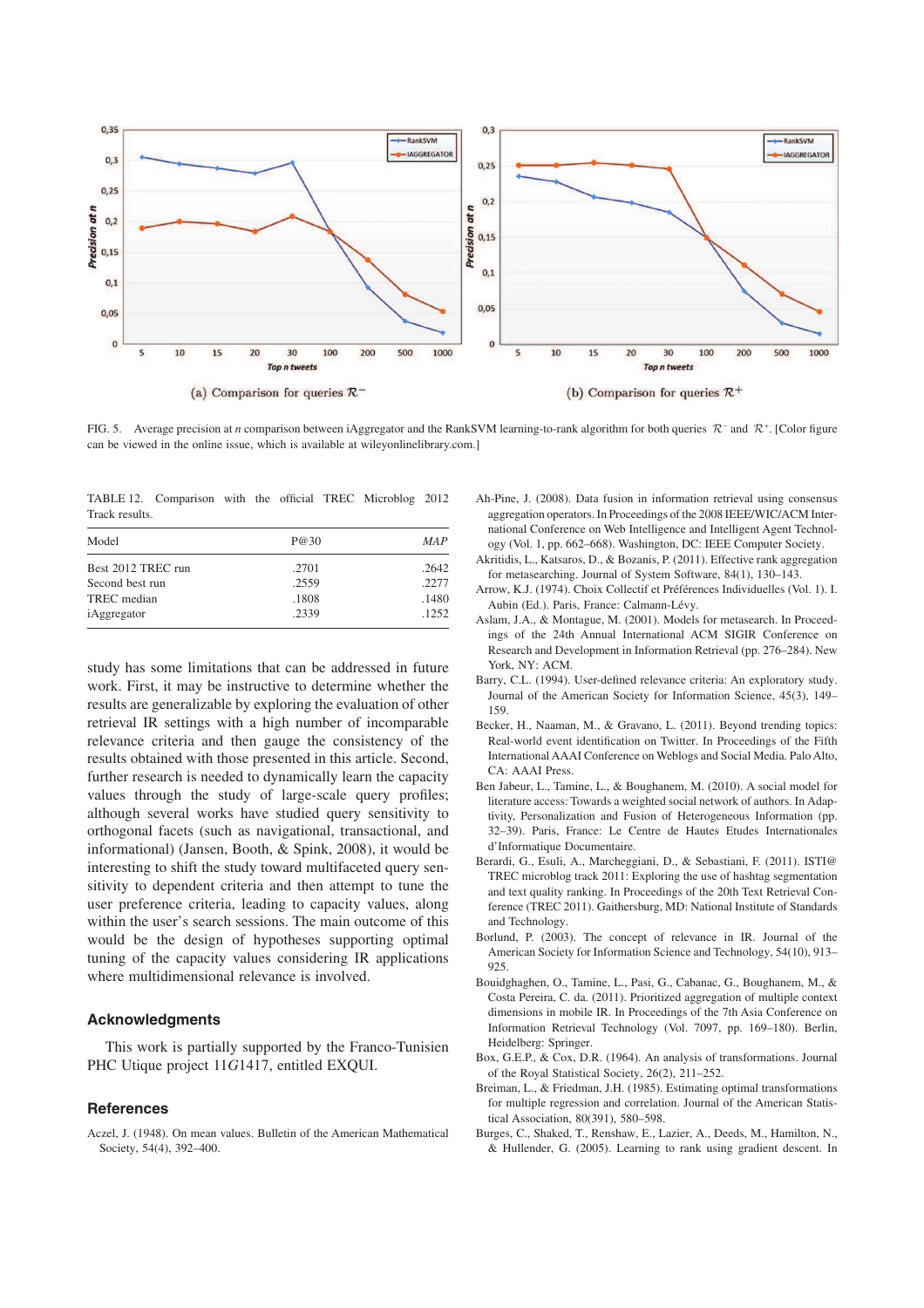Proceedings of the 22nd International Conference on Machine Learning (pp. 89–96). New York, NY: ACM.

- Cantera, J.M., Arias, M., Cabrero, J., Garcia, G., Zubizarreta, A., Vegas, J., & de la Fuente, P. (2008). MyMoSe: Next generation search engine for mobile users. In Proceedings of the Future of Web Search, the Third Edition of the Future of Web Search Workshop and 2nd CHORUS Conference on Multimedia Retrieval, Soldeu, Andorra.
- Cao, Z., Qin, T., Liu, T.-Y., Tsai, M.-F., & Li, H. (2007). Learning to rank: From pairwise approach to listwise approach. In Proceedings of the 24th International Conference on Machine Learning (pp. 129–136). New York, NY: ACM.
- Carterette, B., Kumar, N., Rao, A., & Zhu, D. (2011). Simple rank-based filtering for microblog retrieval: Implications for evaluation and test collections. In Proceedings of the 20th Text REtrieval Conference (TREC 2011). Gaithersburg, MD: National Institute of Standards and Technology.
- Chen, K., Chen, T., Zheng, G., Jin, O., Yao, E., & Yu, Y. (2012). Collaborative personalized tweet recommendation. In Proceedings of the 35th International ACM SIGIR Conference on Research and Development in Information Retrieval (pp. 661–670). New York, NY: ACM.
- Cheverst, K., Davies, N., Mitchell, K., Friday, A., & Efstratiou, C. (2000). Developing a context-aware electronic tourist guide: Some issues and experiences. In Proceedings of the SIGCHI Conference on Human Factors in Computing Systems (pp. 17–24). New York, NY: ACM.
- Choquet, G. (1953). Theory of capacities. Annales de l'Institut Fourier, 5, 131–295.
- Church, K., & Smyth, B. (2008). Who, what, where & when: A new approach to mobile search. In Proceedings of the 2008 International Conference on Intelligent User Interfaces (pp. 309–312). New York, NY: ACM.
- Condorcet, M. (1785). Essai sur l'Application de l'Analyse à la Probabilité des Décisions Rendues à la Pluralité des Voix. Paris: Imprimerie Royale.
- Cong, G., Jensen, C.S., & Wu, D. (2009). Efficient retrieval of the top-k most relevant spatial web objects. Journal of the Proceedings of the VLDB Endowment, 2, 337–348.
- Cooper, W.S. (1971). A definition of relevance for information retrieval. Information Storage and Retrieval, 7(1), 19–37.
- Cooper, W.S. (1973). On selecting a measure of retrieval effectiveness. Journal of the American Society for Information Science, 24(2), 87–100.
- Cosijn, E., & Ingwersen, P. (2000). Dimensions of relevance. Information Processing & Management, 36(4), 533–550.
- Costa Pereira, C. da, Dragoni, M., & Pasi, G. (2009). Multidimensional relevance: A new aggregation criterion. In Proceedings of the 31st European Conference on Advances in Information Retrieval (pp. 264–275). Berlin, Heidelberg: Springer.
- Costa Pereira, C. da, Dragoni, M., & Pasi, G. (2012). Multidimensional relevance: Prioritized aggregation in a personalized information retrieval setting. Information Processing & Management, 48(2), 340–357.
- Cuadra, C., & Katter, R. (1967). Experimental study of relevance judgement (Vol. 1; final report). Cleveland, OH: Case Western Reserve University, School of Library Science, Center for Documentation and Communication Research.
- Damak, F., Jabeur, L.B., Cabanac, G., Pinel-Sauvagnat, K., Tamine, L., & Boughanem, M. (2011). IRIT at TREC microblog 2011. In Proceedings of the 20th Text REtrieval Conference (TREC 2011). Gaithersburg, MD: National Institute of Standards and Technology.
- Daoud, M., & Huang, J.X. (2013). Modeling geographic, temporal, and proximity contexts for improving geotemporal search. Journal of the American Society for Information Science, 64(1), 190–212.
- Daoud, M., Tamine, L., & Boughanem, M. (2010). A personalized graphbased document ranking model using a semantic user profile. In Proceedings of the 18th International Conference on User Modeling, Adaptation, and Personalization (pp. 171–182). Berlin, Heidelberg: Springer-Verlag.
- Duan, Y., Jiang, L., Qin, T., Zhou, M., & Shum, H.-Y. (2010). An empirical study on learning to rank of tweets. In Proceedings of the 23rd International Conference on Computational Linguistics (pp. 295–303). Stroudsburg, PA: Association for Computational Linguistics.
- Dubois, D., & Prade, H. (1996). Semantics of quotient operators in fuzzy relational databases. Fuzzy Sets and Systems, 78, 89–93.
- Dubois, D., & Prade, H. (2004). On the use of aggregation operations in information fusion processes. Fuzzy Sets and Systems, 142(1), 143– 161.
- Dwork, C., Kumar, R., Naor, M., & Sivakumar, D. (2001). Rank aggregation methods for the web. In Proceedings of the 10th International Conference on World Wide Web (pp. 613–622). New York, NY: ACM.
- Eickhoff, C., de Vries, A.P., & Collins-Thompson, K. (2013). Copulas for information retrieval. In Proceedings of the 36th Annual International ACM SIGIR Conference on Research and Development in Information Retrieval. Dublin, Ireland: ACM.
- Farah, M., & Vanderpooten, D. (2007). An outranking approach for rank aggregation in information retrieval. In Proceedings of the 30th Annual International ACM SIGIR Conference on Research and Development in Information Retrieval (pp. 591–598). New York, NY: ACM.
- Farah, M., & Vanderpooten, D. (2008). An outranking approach for information retrieval. Information Retrieval, 11(4), 315–334.
- Fishburn, P.C. (1972). Mathematics of Decision Theory. The Hague, the Netherlands: Mouton.
- Fox, E.A., & Shaw, J.A. (1993). Combination of multiple searches. In D.K. Harman (Ed.), The 2nd Text REtrieval Conference (TREC2, pp. 243–252). National Institute for Standards and Technology.
- Gauch, S., Chaffee, J., & Pretschner, A. (2003). Ontology-based personalized search and browsing. Web Intelligence and Agent Systems, 1(3–4), 219–234.
- Gerani, S., Zhai, C., & Crestani, F. (2012). Score transformation in linear combination for multi-criteria relevance ranking. In Proceedings of the 34th European Conference on Advances in Information Retrieval (pp. 256–267). Berlin, Heidelberg: Springer-Verlag.
- Göker, A., & Myrhaug, H. (2008). Evaluation of a mobile information system in context. Information Processing & Management, 44(1), 39–65.
- Grabisch, M. (1995). Fuzzy integral in multicriteria decision making. Fuzzy Sets and Systems, 69(3), 279–298.
- Grabisch, M. (1996). The application of fuzzy integrals in multicriteria decision making. European Journal of Operational Research, 89(3), 445– 456.
- Grabisch, M. (2002). Set function over finite sets: Transformations and integrals. In E. Pap (Ed.), Handbook of measure theory (pp. 1381–1401). North Holland: Elsevier.
- Grabisch, M., Kojadinovic, I., & Meyer, P. (2008). A review of methods for capacity identification in choquet integral based multi-attribute utility theory: Applications of the kappalab R package. European Journal of Operational Research, 186(2), 766–785.
- Grabisch, M., & Labreuche, C. (2010). A decade of application of the Choquet and Sugeno integrals in multi-criteria decision aid. Annals of Operations Research, 175(1), 247–286.
- Harter, S.P. (1992). Psychological relevance and information science. Journal of the American Society for Information Science, 43(9), 602– 615.
- Hattori, S., Tezuka, T., & Tanaka, K. (2007). Context-aware query refinement for mobile web search. In Proceedings of the 2007 International Symposium on Applications and the Internet Workshops. Washington, DC: IEEE Computer Society.
- Hawking, D., Craswell, N., Bailey, P., & Griffiths, K. (2001). Measuring search engine quality. Information Retrieval, 4(1), 33–59.
- Hwang, C.-L., & Yoon, K. (1981). Multiple attribute decision making. methods and applications: A state-of-the art survey. Berlin and New York: Springer-Verlag.
- James, S. (2010). Use of aggregation functions in decision making (Unpublished doctoral dissertation). School of Information Technology, Faculty of Science and Technology, Deakin University, Melbourne, Australia. Retrieved from http://trove.nla.gov.au/work/168487579
- Jankowski, P. (1995). Integrating geographical information systems and multiple criteria decision-making methods. International Journal of Geographical Information Systems, 9(3), 251–273.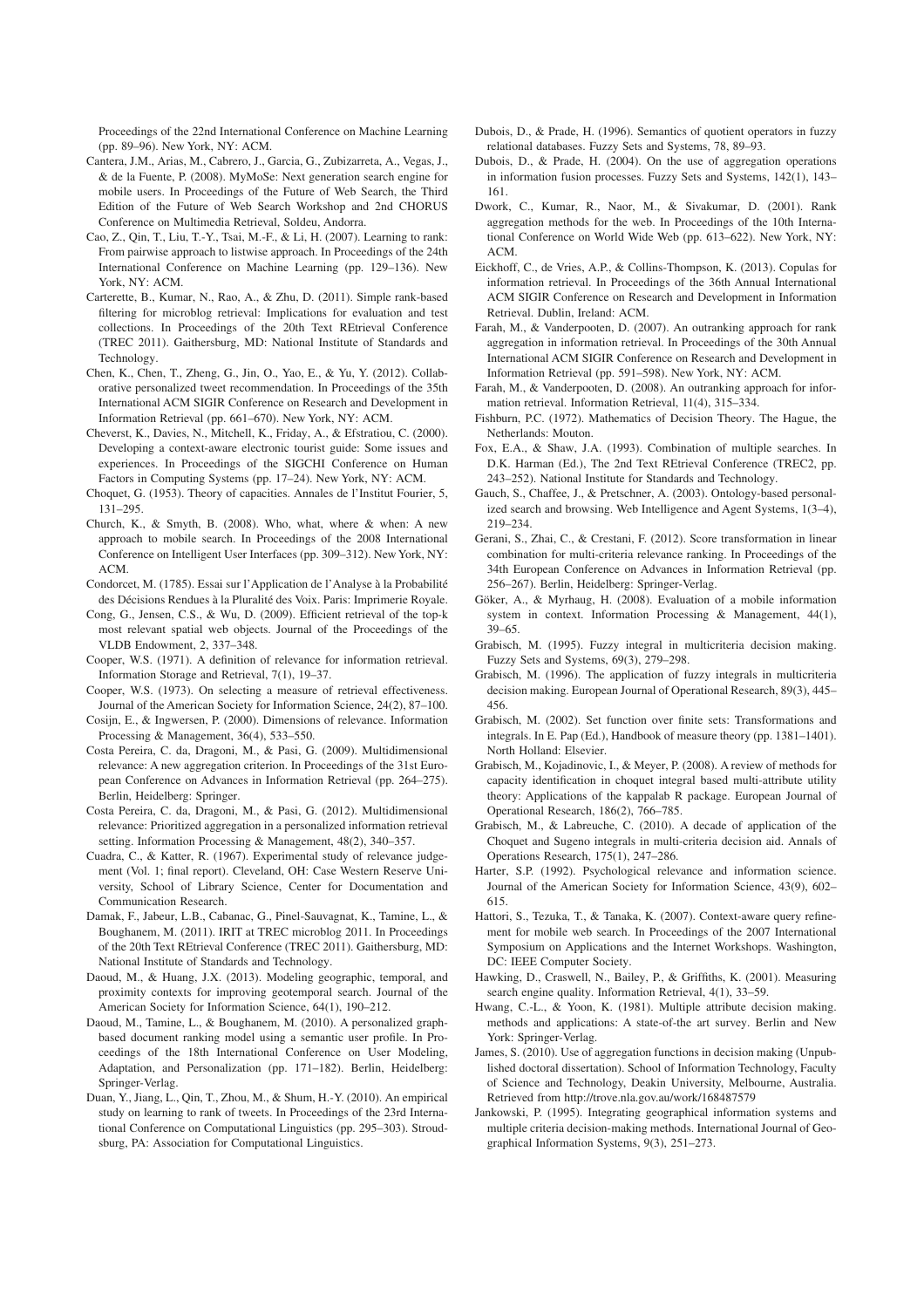- Jansen, B.J., Booth, D.L., & Spink, A. (2008). Determining the informational, navigational, and transactional intent of web queries. Information Processing & Management, 44(3), 1251–1266.
- Joachims, T. (2006). Training linear svms in linear time. In Proceedings of the 12th ACM SIGKDD International Conference on Knowledge Discovery and Data Mining (pp. 217–226). New York, NY: ACM.
- Keeney, R.L., & Raiffa, H. (1993). Decisions with multiple objectives: Preferences and value tradeoffs (Vol. 42, No. 3). Cambridge, England: Cambridge University Press.
- Kendall, M.G. (1938). A new measure of rank correlation. Biometrika, 30(1), 81–93.
- Kishida, K. (2010). Vocabulary-based re-ranking for geographic and temporal searching at NTCIR geotime task. In Proceedings of the 8th NTCIR Workshop Meeting on Evaluation of Information Access Technologies (pp. 181–184). Tokyo, Japan: National Institute of Informatics.
- Kolmogorov, A.N. (1930). On mean values. Rendiconti Accademia dei Lincei, 12(4), 388–391.
- Larkey, L.S., Connell, M.E., & Callan, J. (2000). Collection selection and results merging with topically organized U.S. patents and TREC data. In Proceedings of the Ninth International Conference on Information and Knowledge Management (pp. 282–289). New York, NY: ACM.
- Le Calvè, A., & Savoy, J. (2000). Database merging strategy based on logistic regression. Information Processing & Management, 36(3), 341– 359.
- Leung, C.W.-K., Chan, S.C.-F., & Chung, F.-L. (2006). A collaborative filtering framework based on fuzzy association rules and multiple-level similarity. Knowledge and Information Systems, 10(3), 357–381.
- Liang, F., Qiang, R., Hong, Y., Fei, Y., & Yang, J. (2012). PKUICST at TREC 2012 microblog track. In Proceedings of the 21th Text REtrieval Conference (TREC 2012). Gaithersburg, MD: National Institute of Standards and Technology.
- Liu, F., Yu, C., & Meng, W. (2004). Personalized web search for improving retrieval effectiveness. IEEE Transactions on Knowledge and Data Engineering, 16(1), 28–40.
- Liu, T.-Y. (2009). Learning to rank for information retrieval. Foundations and Trends in Information Retrieval, 3(3), 225–331.
- Ma, Z., Pant, G., & Sheng, O.R.L. (2007). Interest-based personalized search. ACM Transactions on Information Systems, 25(1), 5.
- Macdonald, C., Santos, R., & Ounis, I. (2013). The whens and hows of learning to rank for web search. Information Retrieval, 16, 584– 628.
- Mata, F., & Claramunt, C. (2011). Geost: Geographic, thematic and temporal information retrieval from heterogeneous web data sources. In Proceedings of the 10th International Conference on Web and Wireless Geographical Information Systems (pp. 5–20). Berlin, Heidelberg: Springer-Verlag.
- Menger, K. (1942). Statistical metrics. Proceedings of the National Academy of Sciences of the United States of America, 28(12), 535– 537.
- Metzler, D., & Cai, C. (2011). USC/ISI at TREC 2011: Microblog track. In Proceedings of the 20th Text REtrieval Conference (TREC 2011). Gaithersburg, MD: National Institute of Standards and Technology.
- Miyanishi, T., Seki, K., & Uehara, K. (2012). TREC 2012 microblog track experiments at kobe university. In Proceedings of the 21th Text REtrieval Conference (TREC 2012). Gaithersburg, MD: National Institute of Standards and Technology.
- Mizzaro, S. (1998). How many relevances in information retrieval? Interacting with Computers, 10(3), 303–320.
- Murofushi, T., & Soneda, S. (1993). Techniques for reading fuzzy measures (iii): Interaction index. In Proceedings of the 9th Fuzzy Systems Symposium, Sapporo, Japan (pp. 693–696). New York: Institute of Electrical and Electronics Engineers (IEEE).
- Nagmoti, R., Teredesai, A., & De Cock, M. (2010). Ranking approaches for microblog search. In Proceedings of the 2010 IEEE/WIC/ACM International Conference on Web Intelligence and Intelligent Agent Technology (Vol. 01, pp. 153–157). Washington, DC: IEEE Computer Society.
- Neumann, J., & Morgenstern, O. (1953). Theory of Games and Economic Behavior (3rd ed.). Princeton, NJ: Princeton University Press.
- Ounis, T., Macdonald, J., & Soboroff, I. (2011). Overview of the TREC-2011 microblog track. In Proceedings of the 20th Text REtrieval Conference (TREC 2011). Gaithersburg, MD: National Institute of Standards and Technology.
- Ounis, T., Macdonald, J., & Soboroff, I. (2012). Overview of the TREC-2012 microblog track. In Proceedings of the 21th Text REtrieval Conference (TREC 2012). Gaithersburg, MD: National Institute of Standards and Technology.
- Palacio, D., Cabanac, G., Sallaberry, C., & Hubert, G. (2010). On the evaluation of geographic information retrieval systems: Evaluation framework and case study. International Journal on Digital Libraries, 11(2), 91–109.
- Rees, A., & Schultz, D. (1967). A field experiment approach to the study of relevance assessments in relation to document searching (Vol. 2). Cleveland, OH: Center for Documentation and Communication Research, School of Library Science, Case Western Reserve University.
- Renda, M.E., & Straccia, U. (2003). Web metasearch: Rank vs. score based rank aggregation methods. In Proceedings of the 2003 ACM Symposium on Applied Computing (pp. 841–846). New York, NY: ACM.
- Saracevic, T. (1996). Relevance reconsidered. In Ingwersen, P., & Pors, N.O. (Eds.), Second International Conference on Conceptions in Library and Information Science: Integration in Perspective (pp. 201–218). Copenhagen, Denmark: Royal School of Librarianship.
- Saracevic, T. (2000). Digital library evaluation: Toward evolution of concepts. Library Trends, 49(3), 350–369.
- Saracevic, T. (2007). Relevance: A review of the literature and a framework for thinking on the notion in information science. Part III: Behavior and effects of relevance. Journal of the American Society for Information Science, 58(13), 2126–2144.
- Saracevic, T., Rothenberg, D., & Stephan, P. (1974). Study of information utility. Proceedings of the American Society for Information Science, 11, 234–238.
- Schamber, L. (1991). Users' criteria for evaluation in a multimedia environment. Proceedings of the 54th ASIS Annual Meeting, 28, 126– 133.
- Schilit, B.N., LaMarca, A., Borriello, G., Griswold, W.G., McDonald, D., Lazowska, E., Iverson, W. (2003). Challenge: Ubiquitous location-aware computing and the "place lab" initiative. In Proceedings of the 1st ACM International Workshop on Wireless Mobile Applications and Services on WLAN Hotspots (pp. 29–35). New York, NY: ACM.
- Schweizer, B., & Sklar, A. (1960). Statistical metrics. Pacific Journal of Mathematics, 10(1), 313–334.
- Schweizer, B., & Sklar, A. (1983). Probabilistic Metric Spaces. New York: North-Holland Publishing Co.
- Shapley, L.S. (1953). A value for n-person games. In H.W. Kuhn & A.W. Tucker (Eds.), Contributions to the theory of games (Vol. 28, pp. 307– 317). Princeton, NJ: Princeton University Press.
- Si, L., & Callan, J. (2002). Using sampled data and regression to merge search engine results. In Proceedings of the 25th Annual International ACM SIGIR Conference on Research and Development in Information Retrieval (pp. 19–26). New York, NY: ACM.
- Sieg, A., Mobasher, B., & Burke, R. (2007). Web search personalization with ontological user profiles. In Proceedings of the Sixteenth ACM Conference on Information and Knowledge Management (pp. 525–534). New York, NY: ACM.
- Smith, M., Barash, V., Getoor, L., & Lauw, H.W. (2008). Leveraging social context for searching social media. In Proceedings of the 2008 ACM Workshop on Search in Social Media (pp. 91–94). New York, NY: ACM.
- Steuer, R.E. (1986). Multiple Criteria Optimization: Theory, Computation and Application. New York, NY: John Wiley & Sons.
- Su, L.T. (1992). Evaluation measures for interactive information retrieval. Information Processing & Management, 28(4), 503–516.
- Su, L.T. (1994). The relevance of recall and precision in user evaluation. Journal of the American Society for Information Science, 45(3), 207–217.
- Taylor, A.R. (2012). User relevance criteria choices and the information search process. Information Processing & Management, 48(1), 136– 153.